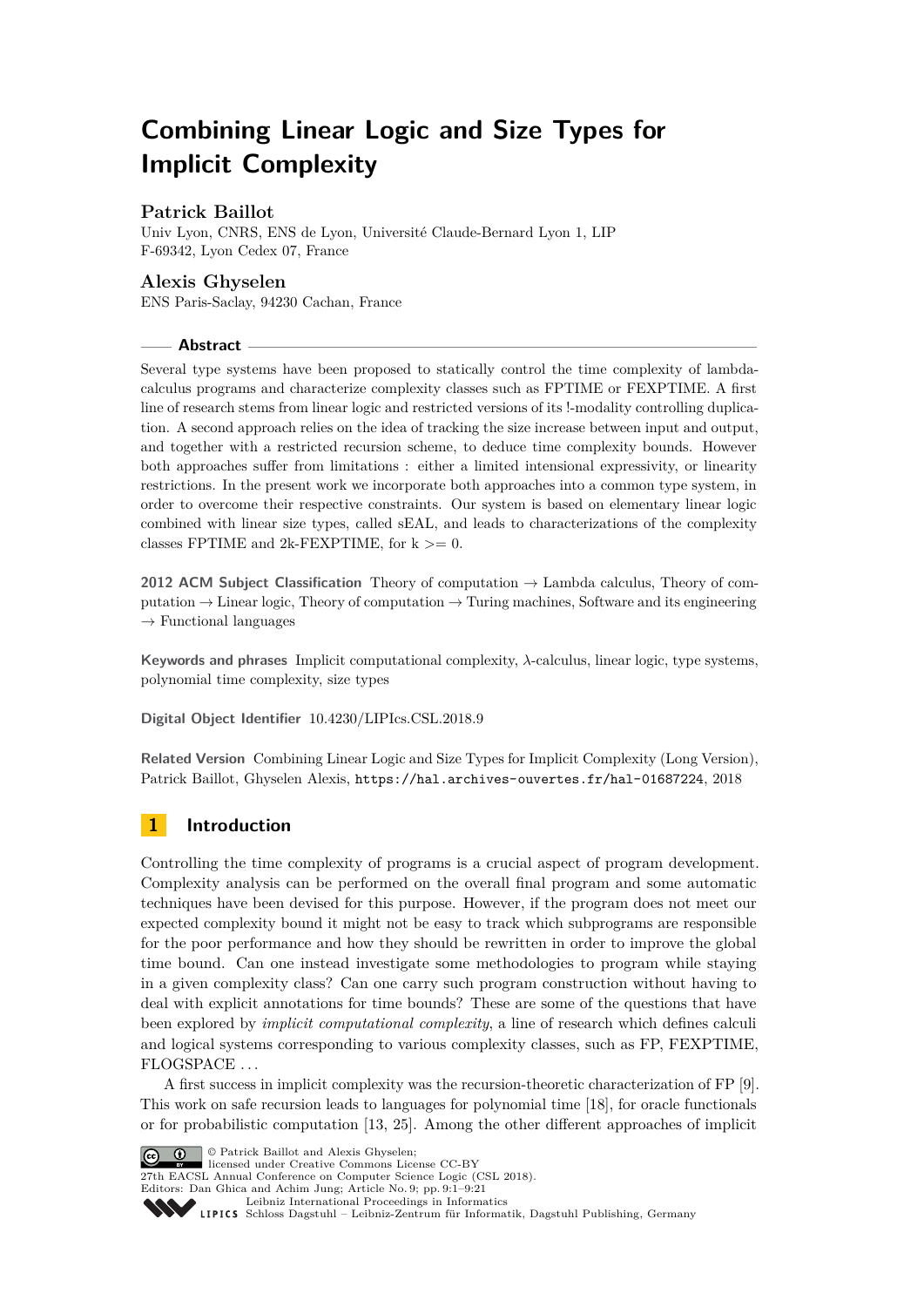## **9:2 Combining Linear Logic and Size Types for Implicit Complexity**

complexity one can mention two important threads of work. The first one is issued from linear logic, which provides a decomposition of intuitionistic logic with a modality, !, accounting for duplication. By designing variants of linear logic with weak versions of the ! modality one obtains systems corresponding to different complexity classes, like light linear logic (LLL) for the class FP [\[15\]](#page-15-3) and elementary linear logic (ELL) for the classes k-FEXPTIME, for  $k \geq 0$ . [\[15,](#page-15-3) [2,](#page-15-4) [14\]](#page-15-5). These logical systems can be seen as type systems for some variants of lambda-calculi. A key feature of these systems, and the main ingredient for proving their complexity properties, is that they induce a stratification of the typed program into levels. We will thus refer to them as *level-based systems*. Their advantage is that they deal with a higher-order language, and that they are also compatible with polymorphism. Unfortunately from a programming point of view they have a critical drawback: only few and very specific programs are actually typable, because the restrictions imposed to recursion by typing are in fact very strong... A second thread of work relies on the idea of tracking the size increase between the input and the output of a program. This approach is well illustrated by Hofmann's Non-size-increasing (NSI) type system [\[19\]](#page-15-6) : here the types carry information about the input/output size difference, and the recursion is restricted in such a way that typed programs admit polynomial time complexity. An important advantage with respect to LLL is that the system is algorithmically more expressive, that is to say that far more programs are typable. This has triggered a fertile research line on type-based complexity analysis using ideas of amortized cost analysis [\[20,](#page-15-7) [17,](#page-15-8) [16\]](#page-15-9). Some aspects of higher-order have been adressed [\[22\]](#page-16-1) but note that this approach deals with complexity analysis and not with the characterization of complexity classes. In particular it does not suggest disciplines to program within a given complexity class. A similar idea is also explored by the line of work on quasi-interpretations [\[10,](#page-15-10) [4\]](#page-15-11), with a slightly different angle : here the kind of dependence between input and output size can be more general but the analysis is more of a semantic nature and in particular no type system is provided to derive quasi-interpretations. The type system  $d\ell\mathsf{T}$  of [\[3\]](#page-15-12) can be thought of as playing this role of describing the dependence between input and output size, and it allows to derive time complexity bounds, even though these are not limited to polynomial bounds. Altogether we will refer to these approaches as *size-based systems*. However they also have a limitation: characterizations of complexity classes have not been obtained for full-fledged higher-order languages, but only for linear higher-order languages, that is to say languages in which functional arguments have to be used at most once (as in [\[19,](#page-15-6) [4\]](#page-15-11)).

**Problematic and methodology.** So on the one hand level-based systems manage higherorder but have a poor expressivity, and on the other hand sized-based systems have a good expressivity but do not characterize complexity classes within a general higher-order language. . . On both sides some attempts have been made to repair these shortcomings but only with limited success: in [\[6\]](#page-15-13) for instance LLL is extended to a language with recursive definitions, but the main expressivity problem remains; in [\[4\]](#page-15-11) quasi-interpretations are defined for a higher-order language, but with a linearity condition on functional arguments. The goal of the present work is precisely to improve this situation by reconciliating the level-based and the size-based approaches. From a practical point of view we want to design a system which would bring together the advantages of the two approaches. From a fundamental point of view we want to understand how the levels and the input/output size dependencies are correlated, and for instance if one of these two characteristics subsumes the other one.

One way to bridge these two approaches could be to start with a level-based system such as LLL, and try to extend it with more typing rules so as to integrate in it some size-based features. However a technical difficulty for that is that the complexity bounds for LLL and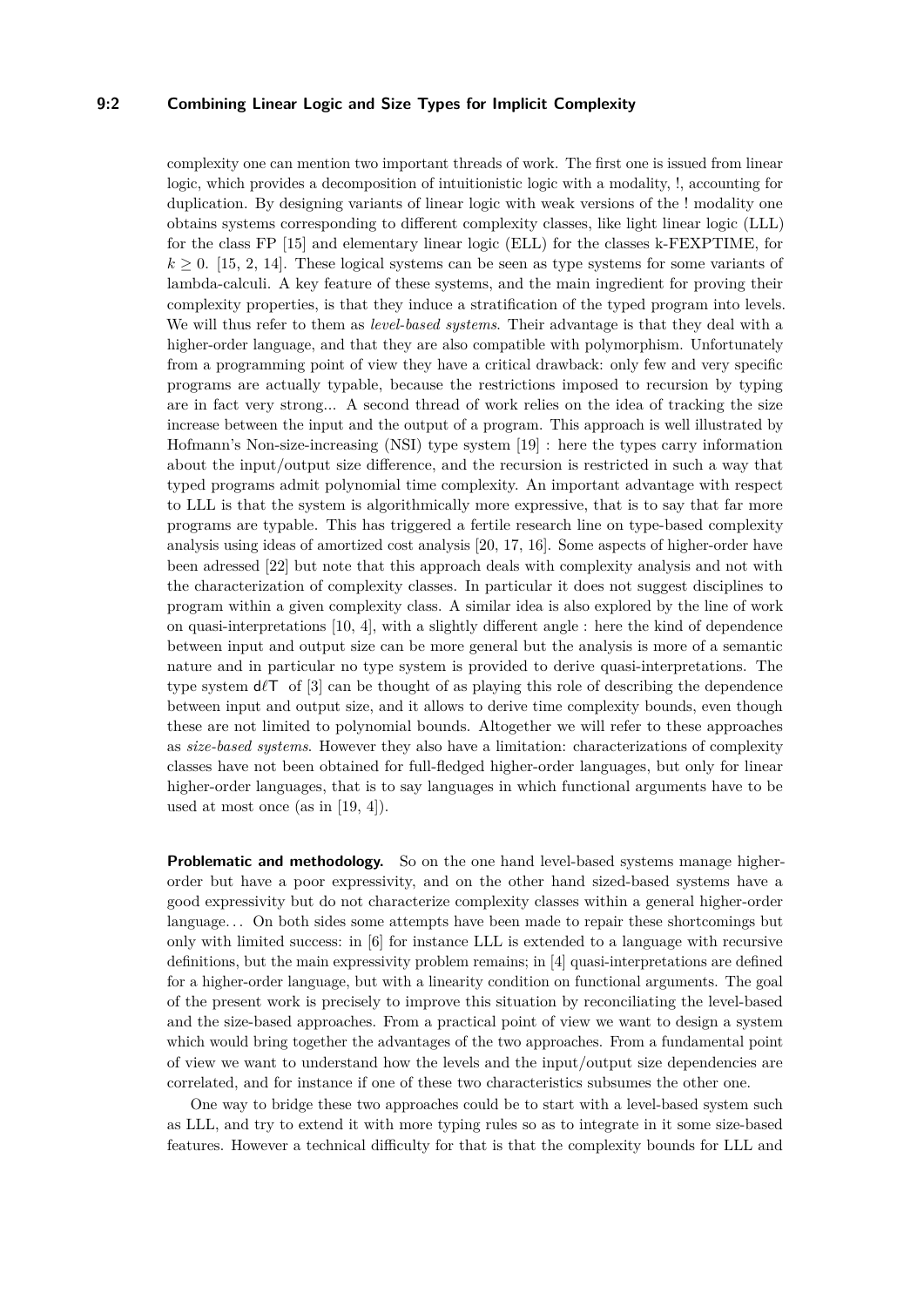#### **P. Baillot and A. Ghyselen 6. 2008 19:3** 2.3

variants of this system are usually obtained by following specific term reduction strategies such as the *level-by-level* strategy. Enriching the system while keeping the validity of such reduction strategies turns out to be very intricate. For instance this has been done in [\[6\]](#page-15-13) for dealing with recursive definitions with pattern-matching, but at the price of technical and cumbersome reasonings on the reduction sequences. Our methodology to overcome this difficulty in the present work will be to choose a variant of linear logic for which we can prove the complexity bound by using a measure which decreases for *any* reduction step. So in this case there is no need for specific reduction strategy, and the system is more robust to extensions. For that purpose we use elementary linear logic (ELL), and more precisely the elementary lambda-calculus studied in [\[24\]](#page-16-2).

**Our language.** Let us recall that ELL is essentially obtained from linear logic by dropping the two axioms  $!A \rightarrow A$  and  $!A \rightarrow II$  for the ! functor (the co-unit and co-multiplication of the comonad). Basically, if we consider the family of types  $W \sim^{i} W$  (where W is a type for binary words), the larger the integer *i*, the more computational power we get... This results in a system that can characterize the classes k-FEXPTIME, for  $k \geq 0$  [\[2\]](#page-15-4). The paper [\[24\]](#page-16-2) gives a reformulation of the principles of ELL in an extended lambda-calculus with constructions for !. It also incorporates other features (references and multithreading) which we will not be interested in here. Our idea will be to enrich the elementary lambda-calculus by a kind of *bootstrapping*, consisting in adding more terms to the "basic" type  $W \rightarrow W$ . For instance we can think of giving to this type enough terms for representing all polynomial time functions. The way we implement this idea is by using a second language. We believe that several equivalent choices could be made for this second language, and here we adopt for simplicity a variant of the language  $d\ell\mathsf{T}$  from [\[3\]](#page-15-12), a descendant of previous work on linear dependent types [\[23\]](#page-16-3). This language is a linear version of system T, that is to say a lambda-calculus with recursion, with types annotated with size expressions. Actually the type system of our second language can be thought of as a linear cousin of sized types [\[21,](#page-16-4) [1\]](#page-15-14) and we call it s*`*T. So on the whole our global language can be viewed as a kind of two-layer system, the lower one used for tuning first-order intensional expressivity, and the upper one for dealing with higher-order computation and non-linear use of functional arguments. We will call it sEAL, for *sized Elementary affine logic* typed *λ*-calculus. We do not include polymorphism in sEAL for the simplicity of exposition, but we are convinced that our results could be adapted to the polymorphic extension.

**Roadmap.** We will first define the language  $s\ell\mathsf{T}$  of sized linear types and investigate its properties (Sect. 2). Then we will recall the elementary lambda-calculus, define our enriched calculus sEAL, describe some examples of programs and study the reduction properties of this calculus (Sect. 3). After that we will establish the complexity results (Sect. 4).

# **2 Presentation of s***`***T and Control of the Reduction Procedure**

We present s*`*T which is a linear *λ*-calculus with constructors for base types and a constructor for high-order primitive recursion. Types are enriched with a polynomial index describing the size of the value represented by a term, and this index imposes a restriction on recursions. With this, we are able to derive a weight on terms in order to control the number of reduction steps.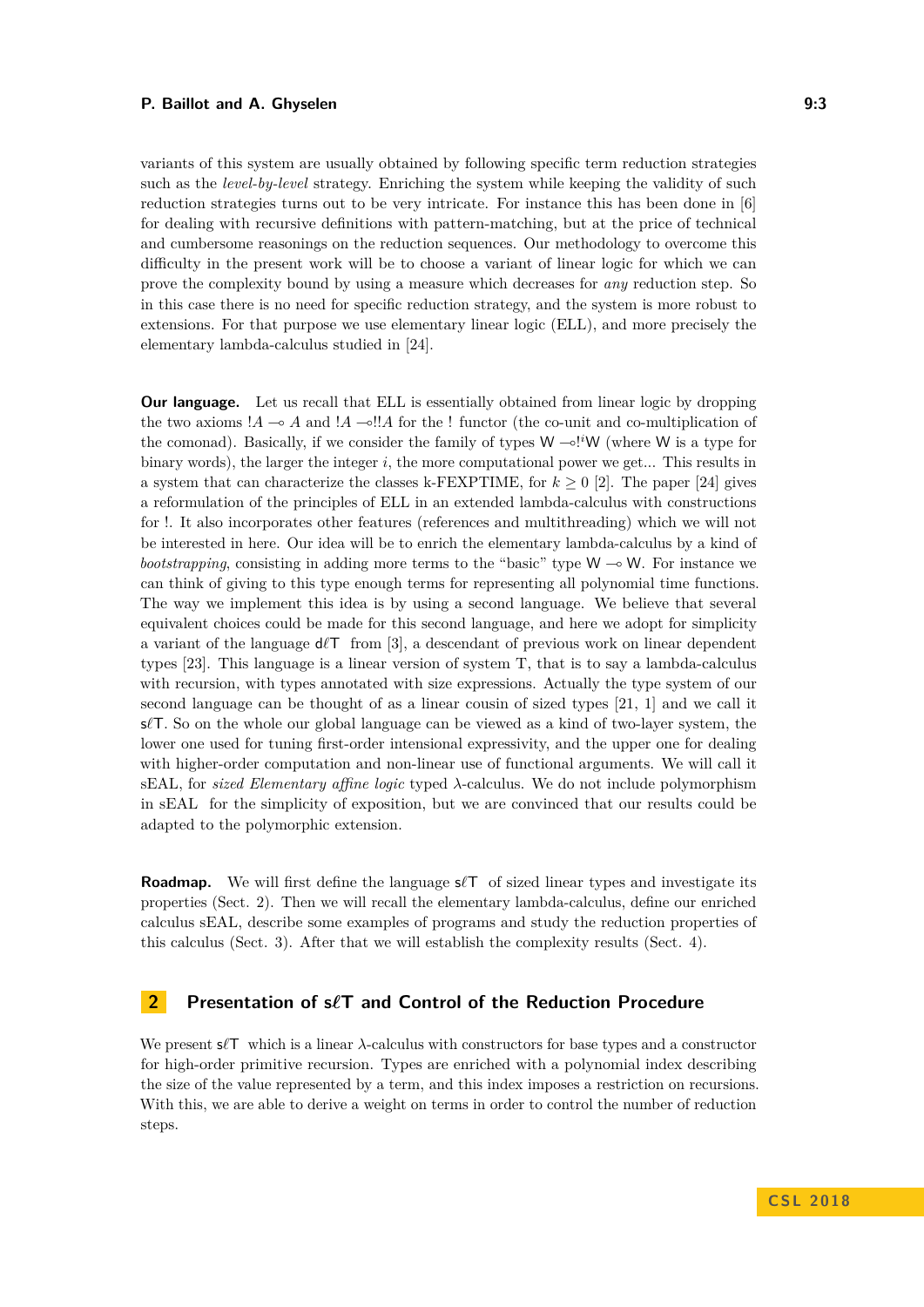<span id="page-3-0"></span>
$$
\begin{array}{c|c} \text{if}(V,V')\text{ } {\rm tr}\to V\\ \text{if}(V,V')\text{ } {\rm fr}\to V'\\ \text{if}(V,V')\text{ } {\rm gr}\to V'\\ \text{ifn}(V,V')\text{ } {\rm zero}\to V'\\ \text{item}(V,V')\text{ } {\rm zero}\to V'\\ \text{ifn}(V,V')\text{ } {\rm zero}\to V'\\ \text{ifn}(V,V')\text{ } {\rm succ}(W')\text{ } {\rm succ}(W)\to V\text{ } W\\ \text{ifw}(V_0,V_1,V')\in\to V'\\ \text{ifw}(V_0,V_1,V')\in\to V'\end{array}
$$

**Figure 1** Base rules for  $s\ell$ **T**.

### **2.1 Syntax of s***`***T and Type System**

 $\triangleright$  **Definition 1** (Substitution). For an object t with a notion of free variable and substitution we write  $t[t'/x]$  the term *t* in which free occurrences of *x* have been replaced by  $t'$ .

**Terms.** Terms and values of  $s/T$  are defined by the following grammars :

 $t := x \mid \lambda x.t \mid t \; t' \mid t \otimes t' \mid$  let  $x \otimes y = t$  in  $t' \mid$  zero  $|$  succ $(t) \mid$  ifn $(t,t') \mid$  itern $(V,t) \mid \epsilon$  $\mid$  s<sub>0</sub>(*t*)  $\mid$  s<sub>1</sub>(*t*)  $\mid$  ifw( $t_0, t_1, t'$ )  $\mid$  iterw( $V_0, V_1, t$ )  $\mid$  tt  $\mid$  ff  $\mid$  if( $t, t'$ )

 $V := x\mid \lambda x.t \mid V \otimes V' \mid$ zero  $\mid {\tt succ}(V) \mid {\tt ifn}(V,V') \mid {\tt item}(V,V') \mid \epsilon \mid {\tt s}_0(V) \mid {\tt s}_1(V)$  $|\texttt{ifw}(V_0, V_1, V')|$   $\texttt{iterw}(V_0, V_1, V')|$   $\texttt{tt}|$   $\texttt{ff}$   $|\texttt{if}(V, V')|$ 

We define free variables and free occurrences as usual and we work up to  $\alpha$ -renaming. In the following, we will often use the notation  $s_i$  to regroup the cases  $s_0$  and  $s_1$ . Here, we choose the alphabet  $\{0,1\}$  for simplification, but we could have taken any finite alphabet  $\Sigma$ and in this case, the constructors ifw and iterw would need a term for each letter.

The definitions of the constructors will be more explicit with their reductions rules and their types. For intuition, the constructor  $\texttt{ifn}(t, t')$  can be seen as  $\lambda n$  match  $n$  with  $\texttt{succ}(n')$  $\mapsto t$  *n'*  $\mid 0 \mapsto t'$ , and the constructor itern $(V, t)$  is such that itern $(V, t)$   $\underline{n} \to^* V^n$  *t*, if <u>*n*</u> is the coding of the integer *n*, that is  $succ<sup>n</sup>(zero)$ .

**Reductions.** Base reductions in  $\mathscr{K}$  are given by the rules described in Figure [1.](#page-3-0)

Note that in the iterw rule, the order in which we apply the steps functions is the reverse of the one for iterators we see usually. In particular, it does not correspond to the reduction defined in [\[3\]](#page-15-12). This is not a problem since we can compute the mirror of a word and the subject reduction is easier to prove with this definition. Those base reductions can be applied in contexts *C* defined by the following grammar :  $C := \lceil |C t | V C | C \otimes t | t \otimes C |$  $\mathtt{let}\; x \otimes y = C\; \mathtt{in}\; t \; | \; \mathtt{succ}(C) \; | \; \mathtt{ifn}(C,t) \; | \; \mathtt{ifn}(t,C) \; | \; \mathtt{itern}(V,C) \; | \; \mathtt{s}_i(C) \; | \; \mathtt{ifw}(C,t,t') \; |$  $\texttt{ifw}(t, C, t') \mid \texttt{ifw}(t, t', C) \mid \texttt{iterw}(V_0, V_1, C) \mid \texttt{if}(C, t) \mid \texttt{if}(t, C).$ 

**Linear Types with Sizes.** Base types are given by the following grammar:

 $U:=\mathsf{W}^I\mid\mathsf{N}^I$  $I, J, \dots := a \mid n \in \mathbb{N}^* \mid I + J \mid I \cdot J$ 

N ∗ is the set of non-zero integers. *I* represents an *index* and *a* represents an *index variable*. We define for indexes the notions of free variables and free occurrences in the usual way and we work up to renaming of variables. We also define the substitution of a free variable in an index in the usual way. Then, we can generalize substitution to types, with for example  $N^{I}[J/a] = N^{I[J/a]}$ .

The intended meaning is that closed values of type  $N^I$  (resp.  $W^I$ ) will be integers (resp. words) of size (resp. length) at most *I*.

▶ **Definition 2** (Order on Indexes). For two indexes *I* and *J*, we say that  $I ≤ J$  if for any valuation  $\phi$  mapping free variables of *I* and *J* to non-zero integers, we have  $I_{\phi} \leq J_{\phi}$ .  $I_{\phi}$  is *I* where free variables have been replaced by their value in  $\phi$ , thus  $I_{\phi}$  is a non-zero integer.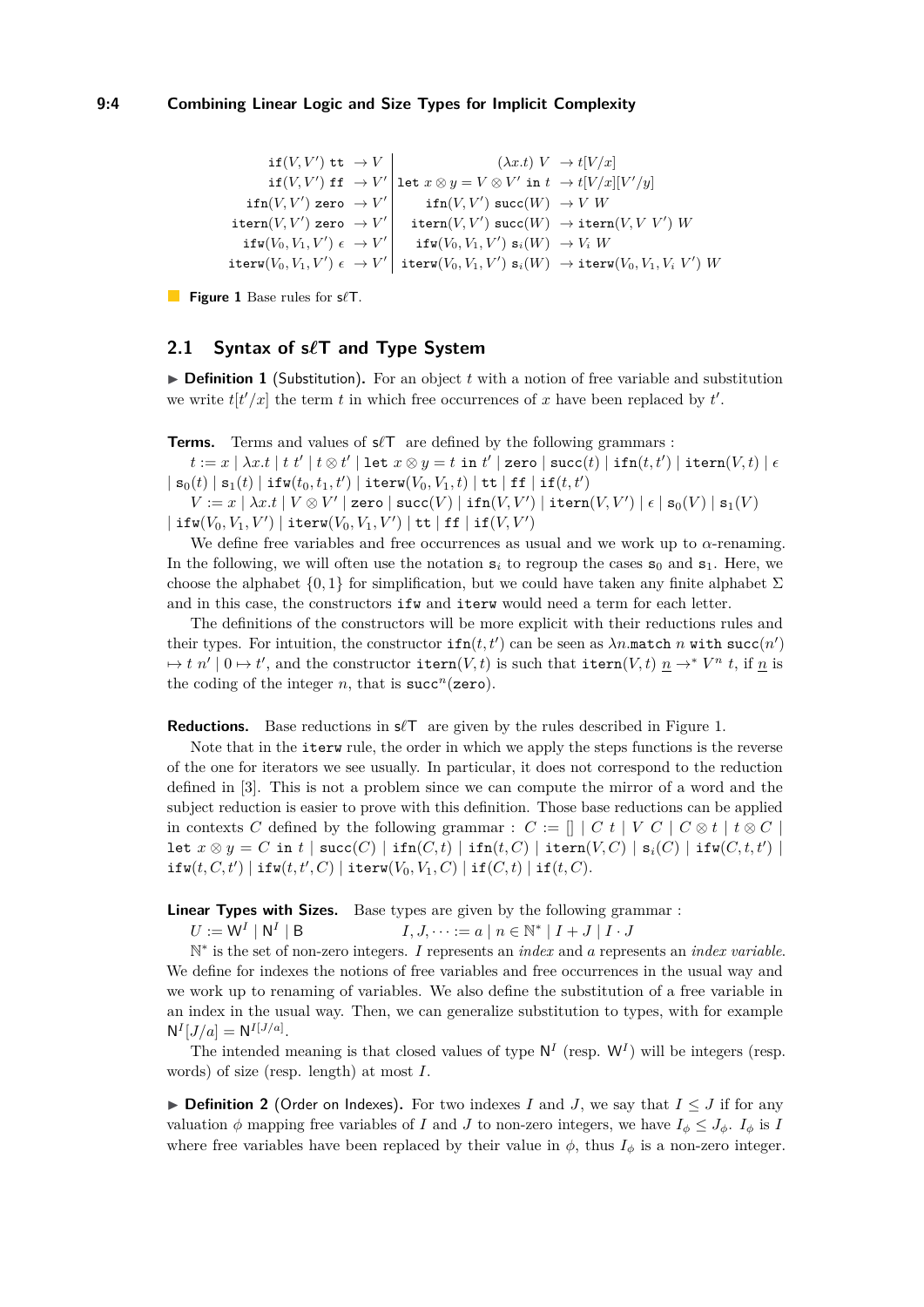We now consider that if  $I \leq J$  and  $J \leq I$  then  $I = J$  (ie we take the quotient set for the equivalence relation). Remark that by definition of indexes, we always have  $1 \leq I$ . For two indexes *I* and *J*, we say that  $I < J$  if for any valuation  $\phi$  mapping free variables of *I* and *J* to non-zero integers, we have  $I_{\phi} < J_{\phi}$ . This is not equivalent to  $I \leq J$  and  $I \neq J$ , as we can see with  $a \leq a \cdot b$ .

Here we only consider polynomial indexes. This is a severe restriction w.r.t. linear dependent types, used for example in [\[12,](#page-15-15) [3\]](#page-15-12), in which indexes can use any set of functions described by some rewrite rules. But in the present setting this is sufficient because we only want  $s$  $\ell$ <sup>T</sup> to characterize polynomial time computation.

▶ **Definition 3.** Types are given by the grammar  $D, E, \cdots := U \mid D \multimap D' \mid D \otimes D'$ 

We define a subtyping order  $\sqsubset$  on types given by the following rules :

- $B \sqsubset B$  and if  $I \leq J$  then  $N^I \sqsubset N^J$  and  $W^I \sqsubset W^J$ .
- $D_1 \multimap D'_1 \sqsubset D_2 \multimap D'_2$  iff  $D_2 \sqsubset D_1$  and  $D'_1 \sqsubset D'_2$ .
- $D_1 \otimes D_1' \sqsubset D_2 \otimes D_2'$  iff  $D_1 \sqsubset D_2$  and  $D_1' \sqsubset D_2'$ .

**Definition 4** (Contexts). *Variables contexts* are denoted Γ, with the shape  $\Gamma = x_1$ :  $D_1, \ldots, x_n : D_n$ . We say that  $\Gamma \subset \Gamma'$  when  $\Gamma$  and  $\Gamma'$  have exactly the same variables, and for  $x : D$  in  $\Gamma$  and  $x : D'$  in  $\Gamma'$  we have  $D \subset D'$ . *Ground variables contexts*, denoted *d* $\Gamma$ , are variables contexts in which all types are base types. We write  $\Gamma = \Gamma', d\Gamma$  to denote the decomposition of Γ into a ground variable context dΓ and a variable context Γ' in which types are non-base types. For a variable context without base types, we note  $\Gamma = \Gamma_1, \Gamma_2$ when  $\Gamma$  is the concatenation of  $\Gamma_1$  and  $\Gamma_2$ , and  $\Gamma_1$  and  $\Gamma_2$  do not have any common variables.

We denote proofs as  $\pi \leq \Gamma \vdash t : D$  and we define an index  $\omega(\pi)$  called the *weight* for such a proof. The idea is that the weight will be an upper-bound for the number of reduction steps of *t*. Note that since  $\omega(\pi)$  is an index, this bound can depend of some index variables. The rules for those proofs are described by Figure [2.](#page-5-0) The rules for words and booleans can be found in the appendix [6.1,](#page-16-5) they can be deduced from the rules for integers. Observe that this system enforces a linear usage of variables of non-base types (see e.g. the rule for application in Fig. [2\)](#page-5-0). Note that in the rule for itern described in Figure [2,](#page-5-0) the index variable *a* must be a fresh variable.

**Example in s** $\ell$ **T.** We sketch here the multiplication in  $\ell$ T, other examples can be found in the appendix [6.3.](#page-17-0) The multiplication can be written  $mult = \lambda x$ .itern( $\lambda y$ .add x y, zero) :  $N^I \to N^J \to N^{I \cdot J}$ , if we are given the term  $add : N^I \to N^J \to N^{I + J}$ .

$$
\frac{x:\mathsf{N}^I, y:\mathsf{N}^{I\cdot a}\vdash add\ x\ y:\mathsf{N}^{I\cdot a+I}}{x:\mathsf{N}^I\vdash \lambda y.add\ x\ y:\mathsf{N}^{I\cdot a}\multimap \mathsf{N}^{I\cdot a}[a+1/a]}\ \overline{x:\mathsf{N}^I\vdash \mathsf{zero}:\mathsf{N}^I}}{\ x:\mathsf{N}^I\vdash \mathsf{item}(\lambda y.add\ x\ y, \mathsf{zero}):\mathsf{N}^J\multimap \mathsf{N}^{I\cdot J}}
$$

## **2.2 Subject Reduction and Upper Bound**

In order to prove the subject reduction for  $\mathscr{A}\mathcal{T}$  and that the weight is a bound on the number of reduction steps of a term, we give some important intermediate lemmas. Other lemmas can be found in the appendix [6.2,](#page-16-6) and more details are available in [\[7\]](#page-15-16), as for other sections in this paper. First, we show that values are indeed linked to normal forms. In particular, this theorem shows that a value of type integer is indeed of the form succ(succ(...(succ(zero))...)). This imposes that in this call-by-value calculus, when an argument is of type N, it is the encoding of an integer.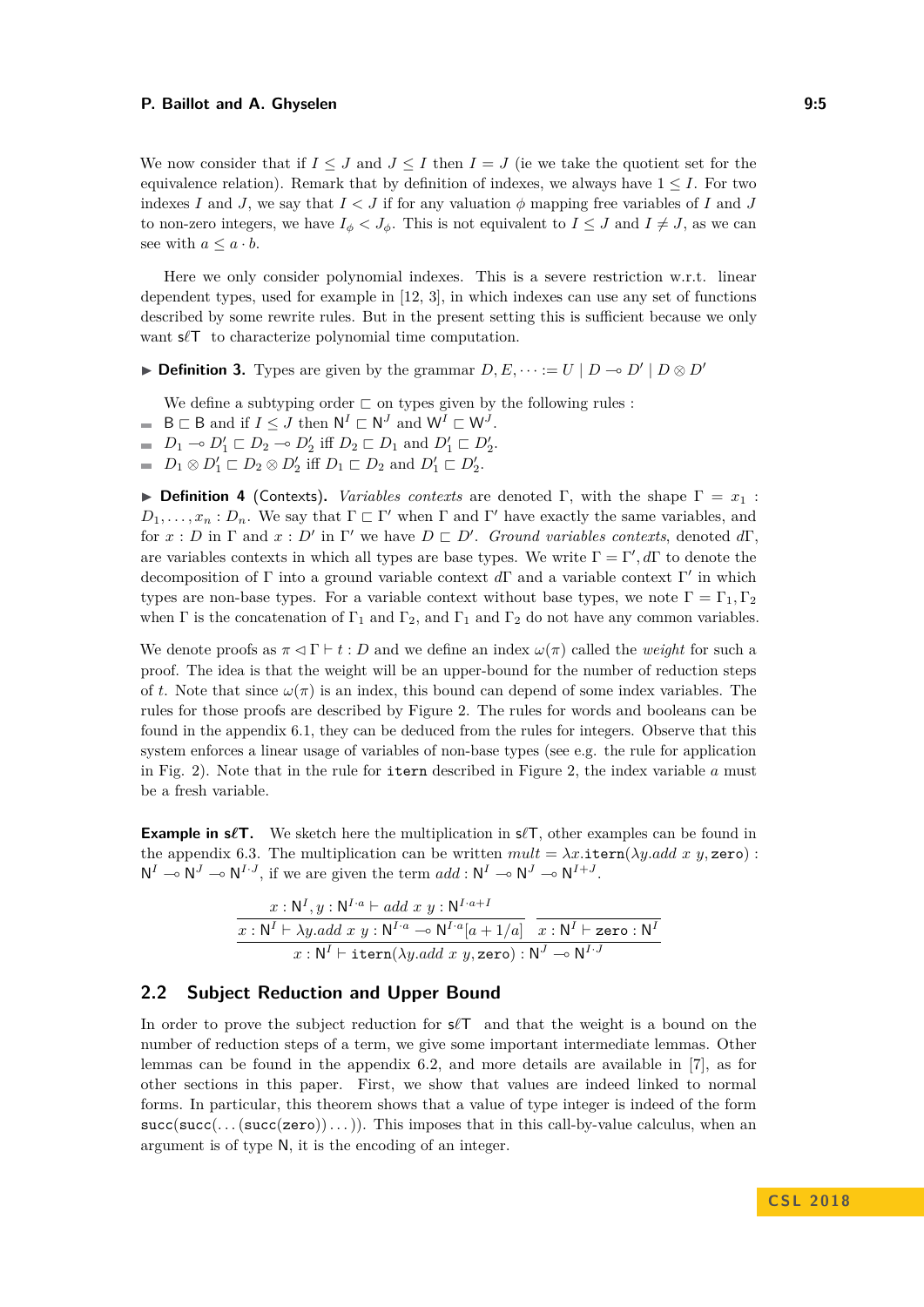#### **9:6 Combining Linear Logic and Size Types for Implicit Complexity**

<span id="page-5-0"></span>
$$
\pi \triangleleft \frac{D \square D'}{\Gamma, x : D \vdash x : D'}
$$
\n
$$
\pi \triangleleft \frac{\sigma \triangleleft \Gamma, x : D \vdash t : D'}{\Gamma \vdash \lambda x : t : D \multimap D'}
$$
\n
$$
\pi \triangleleft \frac{\sigma_1 \triangleleft \Gamma_1, d\Gamma \vdash t : D' \multimap D}{\Gamma_1, \Gamma_2, d\Gamma \vdash t : D' \multimap D} \qquad \omega(\pi) = 1 + \omega(\sigma)
$$
\n
$$
\pi \triangleleft \frac{\sigma_2 \triangleleft \Gamma_2, d\Gamma \vdash t' : D'}{\Gamma_1, \Gamma_2, d\Gamma \vdash t : D} \qquad \omega(\pi) = \omega(\sigma_1) + \omega(\sigma_2)
$$
\n
$$
\pi \triangleleft \frac{\sigma_2 \triangleleft \Gamma_2, d\Gamma \vdash t' : D'}{\Gamma_1, \Gamma_2, d\Gamma \vdash t \triangleleft t : D \otimes D'} \qquad \omega(\pi) = \omega(\sigma_1) + \omega(\sigma_2) + 1
$$
\n
$$
\pi \triangleleft \frac{\sigma_2 \triangleleft \Gamma_2, d\Gamma, x : D, y : D' \vdash t' : D''}{\Gamma_1, \Gamma_2, d\Gamma \vdash t \triangleleft t : D \otimes D'} \qquad \omega(\pi) = \omega(\sigma_1) + \omega(\sigma_2)
$$
\n
$$
\pi \triangleleft \frac{\sigma_2 \triangleleft \Gamma_2, d\Gamma, x : D, y : D' \vdash t' : D''}{\Gamma \vdash x : D, d\Gamma \vdash t \triangle t : D' \qquad \omega(\pi) = 0}
$$
\n
$$
\pi \triangleleft \frac{J + 1 \leq I \qquad \sigma \triangleleft \Gamma \vdash t : N^I \qquad \omega(\pi) = 0}{\Gamma_1, \Gamma_2, d\Gamma \vdash t : N^I \qquad \omega(\pi) = 0} \qquad \omega(\pi) = \omega(\sigma)
$$
\n
$$
\pi \triangleleft \frac{\sigma_1 \triangleleft \Gamma_1, d\Gamma \vdash t : N^I \neg D \qquad \sigma_2 \triangleleft \Gamma_2, d\Gamma \vdash t' : D}{\Gamma_1, \Gamma_2, d\Gamma \vdash t \text{if } \Gamma(t, t') : N^I \neg D} \qquad \omega(\pi) = \omega(\sigma_1) + \omega(\sigma_2) + 1
$$
\n<math display="block</math>

**Figure 2** Type system for  $s\ell T$ .

 $\triangleright$  **Theorem 5.** Let t be a term in  $\mathcal{I}(\mathcal{T})$ , if t is closed and has a typing derivation  $\vdash t : D$  then *t is normal if and only if t is a value V.*

Another important lemma is the one for subtyping.

**Example 6** (Subtyping). *If*  $\pi \lhd \Gamma$  + *t* : *D then for all*  $\Gamma', D'$  *such that*  $D \sqsubset D'$  *and*  $\Gamma' \sqsubset \Gamma$ *, we have a proof*  $\pi' \lhd \Gamma' \vdash t : D'$  *with*  $\omega(\pi') \leq \omega(\pi)$ 

This lemma shows that we do not need an explicit rule for subtyping and subtyping does not harm the upper bound derived from typing. Moreover, this lemma is important in order to substitute variables, since the axiom rule allows subtyping.

We can now express the subject-reduction of the calculus and the fact that the weight of a proof strictly decreases during a reduction.

**Find 7.** Let  $\tau \lhd \Gamma \vdash t_0 : D$ , and  $t_0 \rightarrow t_1$ , then there is a proof  $\tau' \lhd \Gamma \vdash t_1 : D$  such *that*  $\omega(\tau') < \omega(\tau)$ *.* 

The proof of this theorem can be found in [\[7\]](#page-15-16). The main difficulty is to prove the statement for base reductions. Base reductions that induce a substitution, like the usual *β* reduction, are proved by a substitution lemma. The other interesting cases are the rules for iterators. For such a rule, the subject reduction is given by a good use of the fresh variable given in the typing rule.

As the indexes can only define polynomials, the weight of a sequent can only be a polynomial on the index variables. And so, in s*`*T, we can only define terms that work in time polynomial in their inputs.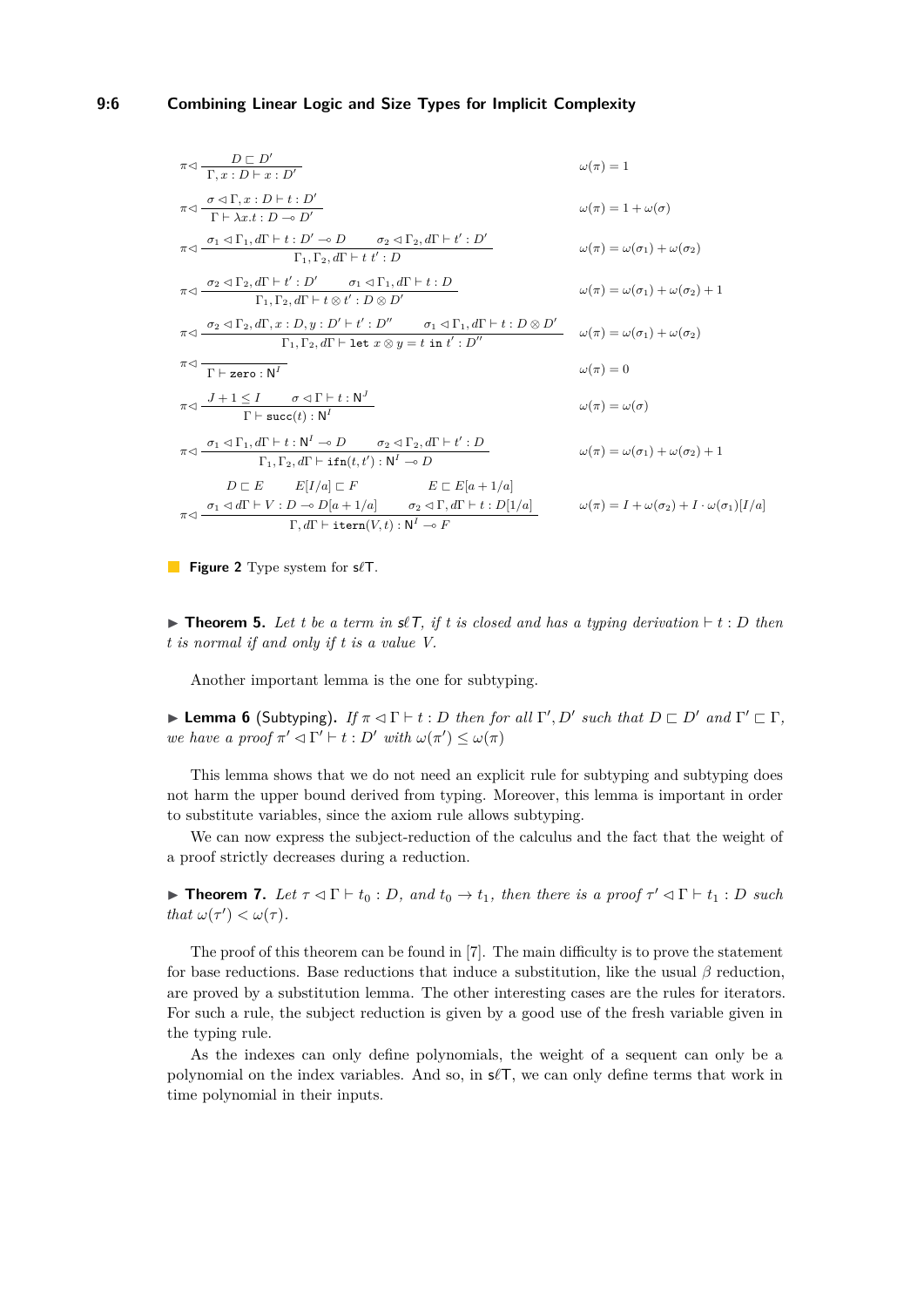**Polynomial Indexes and Degree.** For the following section on the elementary affine logic, we need to define a notion of degree of indexes and explicit some properties of this notion.

**Definition 8.** The indexes can be seen as multi-variables polynomials, and we can define the *degree* of an index *I* by induction on *I*.

 $\bullet$   $\forall n \in \mathbb{N}^*$ • For an index variable  $a, d(a) = 1$ •  $d(I + J) = max(d(I), d(J))$  •  $d(I \cdot J) = d(I) + d(J).$ 

This definition of degree is primordial for the control of reductions in sEAL, that we present in the following section.

## <span id="page-6-0"></span>**3 Elementary Affine Logic and Sizes**

We work on an elementary affine lambda calculus based on [\[24\]](#page-16-2) without multithreading and side-effects, that we present here. In order to solve the problem of intensional expressivity of this calculus, we enrich it with constructors for integers, words and booleans, and some iterators on those types following the usual constraint on iteration in elementary affine logic (EAL). Then, using the fact that the proof of correctness in [\[24\]](#page-16-2) is robust enough to support functions computable in polynomial time with type  $\mathsf{N} \to \mathsf{N}$  (see Section [6.4](#page-19-0) in the appendix). we enrich EAL with the polynomial time calculus defined previously. We call this new language sEAL (EAL with sizes). More precisely, we add the possibility to use first-order s $\ell$ <sup>T</sup> terms in this calculus in order to work on those base types, particularly we can then do controlled iterations for those types. We then adapt the measure used in [\[24\]](#page-16-2) to sEAL to find an upper-bound on the number of reductions for a term.

### **3.1 An EAL-Calculus**

First, let us present a *λ*-calculus for the elementary affine logic. In this calculus, any sequence of reduction terminates in elementary time. The keystone of this proof is the use of the modality "!", called *bang*, inspired by linear logic. In order to have this bound, there are some restrictions in the calculus like linearity (or *affinity* if we allow weakening) and an important notion linked with the "!" is used, the *depth*. We follow the presentation from [\[24\]](#page-16-2) and we encode the usual restrictions in a type system.

**Syntax.** Terms are given by the grammar:  $M := x \mid \lambda x.M \mid M M' \mid M \mid \text{let } !x = M \text{ in } M'$ 

The constructor let  $x = M$  in M' binds the variable x in M'. We define as usual the notion of free variables, free occurrences and substitution.

The semantic of this calculus is given by the two following rules

 $(\lambda x.M) M' \to M[M'/x]$  let  $!x = !M$  in  $M' \to M'[M/x]$ . Those rules can be applied in any contexts.

**Type System.** We add to this calculus a polymorphic type system that also restrains the possible terms we can write. Types are given by the grammar  $T := \alpha | T \to T' | T | \forall \alpha$ .T

**► Definition 9** (Contexts). *Linear variables contexts* are denoted Γ, with the shape Γ =  $x_1 : T_1, \ldots, x_n : T_n$ . We write  $\Gamma_1, \Gamma_2$  the disjoint union between  $\Gamma_1$  and  $\Gamma_2$ . *Global variables contexts* are denoted  $\Delta$ , with the shape  $\Delta = x_1 : T_1, \ldots, x_n : T_n, y_1 : [T'_1], \ldots, y_n : [T'_m]$ . We say that [T] is a *discharged type*, as we could see in light linear logic [\[15,](#page-15-3) [26\]](#page-16-7). When we need to separate the discharged types from the others, we will write  $\Delta = \Delta'', [\Delta']$ . In this case, if  $[\Delta'] = y_1 : [T'_1], \ldots, y_m : [T'_m],$  then we note  $\Delta' = y_1 : T'_1, \ldots, y_m : T'_m.$ 

**C S L 2 0 1 8**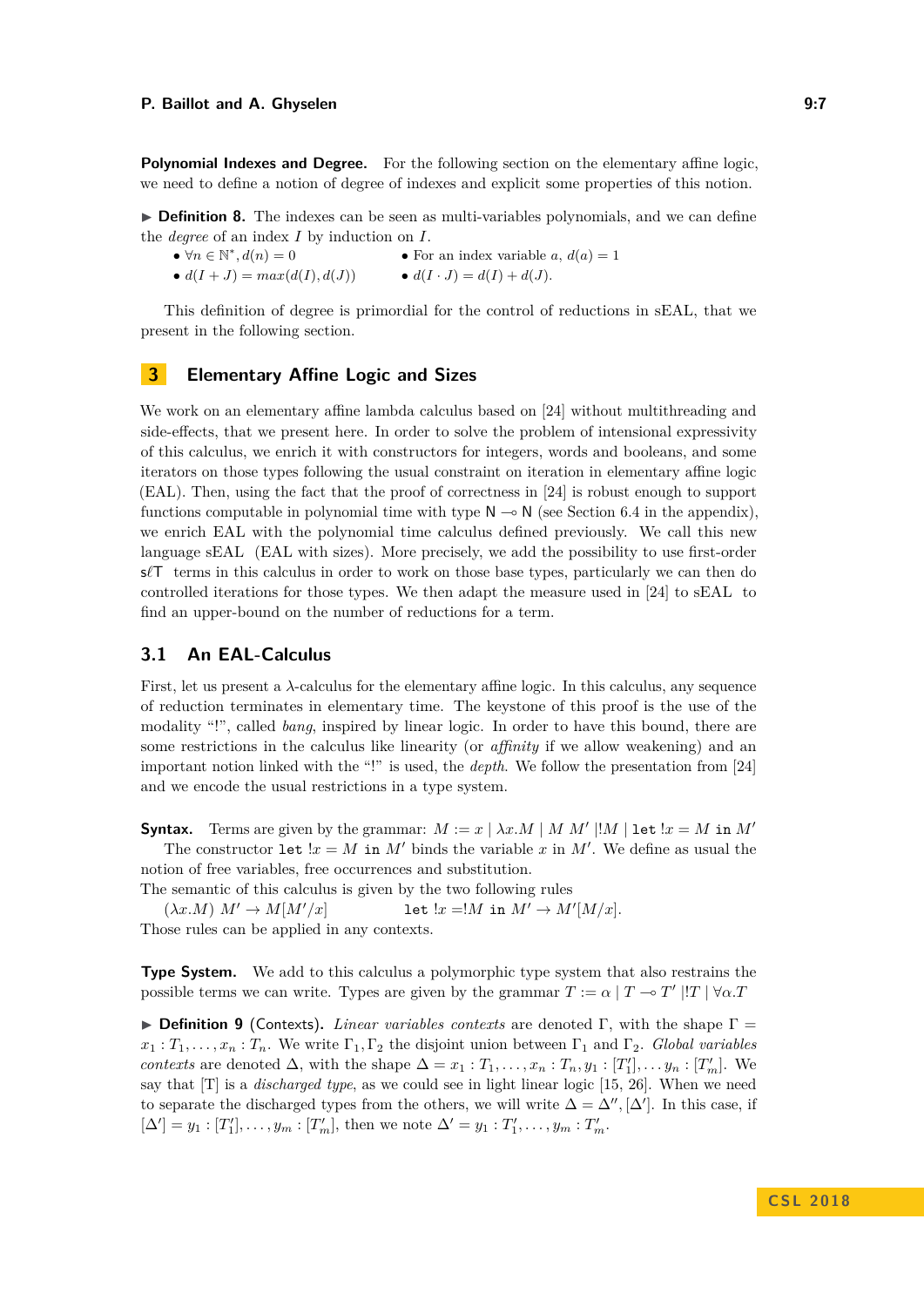#### **9:8 Combining Linear Logic and Size Types for Implicit Complexity**

<span id="page-7-0"></span>

| $\Gamma, x : T   \Delta \vdash x : T$  | (Lin Ax)                                      | $\Gamma   \Delta, x : T \vdash x : T$         | (Glob Ax)                      |                                |                                |                                |                                |                                |                                 |                                 |                                 |                                 |                                 |                                 |                                 |                                 |                                 |                                 |                                 |                                 |                                 |                                 |                                 |                                 |                                 |                                 |                                 |                                 |                                 |                                 |                                 |                                 |                            |
|----------------------------------------|-----------------------------------------------|-----------------------------------------------|--------------------------------|--------------------------------|--------------------------------|--------------------------------|--------------------------------|--------------------------------|---------------------------------|---------------------------------|---------------------------------|---------------------------------|---------------------------------|---------------------------------|---------------------------------|---------------------------------|---------------------------------|---------------------------------|---------------------------------|---------------------------------|---------------------------------|---------------------------------|---------------------------------|---------------------------------|---------------------------------|---------------------------------|---------------------------------|---------------------------------|---------------------------------|---------------------------------|---------------------------------|---------------------------------|----------------------------|
| $\Gamma, x : T   \Delta \vdash M : T'$ | $\Gamma   \Delta \vdash M : T' \rightarrow T$ | $\Gamma   \Delta \vdash M : T' \rightarrow T$ | $\Gamma   \Delta \vdash M : T$ | $\Gamma   \Delta \vdash M : T$ | $\Gamma   \Delta \vdash M : T$ | $\Gamma   \Delta \vdash M : T$ | $\Gamma   \Delta \vdash M : T$ | $\Gamma   \Delta \vdash M : T$ | $\Gamma   \Delta \vdash M : T'$ | $\Gamma   \Delta \vdash M : T'$ | $\Gamma   \Delta \vdash M : T'$ | $\Gamma   \Delta \vdash M : T'$ | $\Gamma   \Delta \vdash M : T'$ | $\Gamma   \Delta \vdash M : T'$ | $\Gamma   \Delta \vdash M : T'$ | $\Gamma   \Delta \vdash M : T'$ | $\Gamma   \Delta \vdash M : T'$ | $\Gamma   \Delta \vdash M : T'$ | $\Gamma   \Delta \vdash M : T'$ | $\Gamma   \Delta \vdash M : T'$ | $\Gamma   \Delta \vdash M : T'$ | $\Gamma   \Delta \vdash M : T'$ | $\Gamma   \Delta \vdash M : T'$ | $\Gamma   \Delta \vdash M : T'$ | $\Gamma   \Delta \vdash M : T'$ | $\Gamma   \Delta \vdash M : T'$ | $\Gamma   \Delta \vdash M : T'$ | $\Gamma   \Delta \vdash M : T'$ | $\Gamma   \Delta \vdash M : T'$ | $\Gamma   \Delta \vdash M : T'$ | $\Gamma   \Delta \vdash M : T'$ | $\Gamma   \Delta \vdash M : T'$ | $\Gamma   \Delta \vdash M$ |

**Figure 3** Type system for the EAL-calculus.

Typing judgments have the shape  $\Gamma \mid \Delta \vdash M : T$ .

The rules are given in Figure [3.](#page-7-0) Observe that all the rules are multiplicative for Γ, and the "! Intro" rule erases linear contexts, non-discharged types and transforms discharged types into usual types. With this, we can see that some restrictions appears in a typed term. First, in  $\lambda x.M$ , *x* occurs at most once in *M*, and moreover, there is no "! Intro" rule behind the axiom rule for *x*. Then, in let  $x = M$  in  $M'$ , *x* can be duplicated, but there is exactly one "! Intro" rule behind each axiom rule for *x*. For example, with this type system, we can not type terms like  $\lambda x.lx, \lambda f, x.f$  (*f x*) or let  $lx = M$  in *x*.

With this type system, we obtain as a consequence of the results exposed in [\[24\]](#page-16-2) that any sequence of reductions of a typed term terminates in elementary time. This proof relies on the notion of depth linked with the modality "!" and a measure on terms bounding the number of reduction for this term. We will adapt those two notions in the following part on sEAL, but for now, let us present some terms and encoding in this EAL-calculus.

**Examples of Terms in EAL and Church Integers.** First, a useful term proving the functoriality of !:  $fonct = \lambda f, x.\text{let } !g = f \text{ in } \text{let } !y = x \text{ in } !(g y) : \forall \alpha, \alpha'.!(\alpha \multimap \alpha') \multimap !\alpha \multimap !\alpha'.$ 

Integers can be encoded in this calculus, using the type  $N = \forall \alpha . ! (\alpha \rightarrow \alpha) \rightarrow ! (\alpha \rightarrow \alpha)$ . For example, 3 is described by the term  $3 = \lambda f \cdot \text{let}$   $!g = f \text{ in } !(\lambda x.g (g (g x)))$ : N.

With this encoding, addition and multiplication can be defined, with type  $N \to N \to N$ .  $add = \lambda n, m, f.$ let  $!f' = f$  in let  $!g = n \; !f'$  in let  $!h = m \; !f'$  in  $!(\lambda x.h \; (g \; x))$  $mult = \lambda n, m, f.$ let  $lg = f$  in  $n(m, lg)$ 

And finally, one can also define an iterator using integers. *iter* =  $\lambda f, x, n.$  *fonct* (*n f*)  $x : \forall \alpha . ! ( \alpha \rightarrow \alpha ) \rightarrow \alpha ! \alpha \rightarrow \mathbb{N} \rightarrow \alpha ! \alpha \text{ with } iter \cdot !M' \cdot n \rightarrow^*$  $!(M^n M').$ 

**Intensional Expressivity.** Those examples show that this calculus suffers from limitation. First, we need to work with Church integers, because of a lack of data structure. Furthermore, we need to be careful with the modality, and this can be sometimes a bit tricky, as one can remark with the addition. And finally if we want to do an iteration, we are forced to work with types with bangs. This implies that each time we need to use an iteration, we are forced to add a bang in the final type. Typically this prevents from iterating a function which has itself been defined by iteration. It has been proved [\[5\]](#page-15-17) that polynomial and exponential complexity classes can be characterized in this calculus, by fixing types. For example, with a type for words W and booleans B we have that  $!W \rightarrow !!B$  characterizes polynomial time computation. However, because of the restrictions mentioned above some natural polynomial time programs cannot be typed with the type  $!W -$ ! B. We say that this calculus has a limited intensional expressivity. One goal of this paper is to try to lessen this problem, and for that, we now present an enriched version of this calculus, sEAL, using the language s*`*T.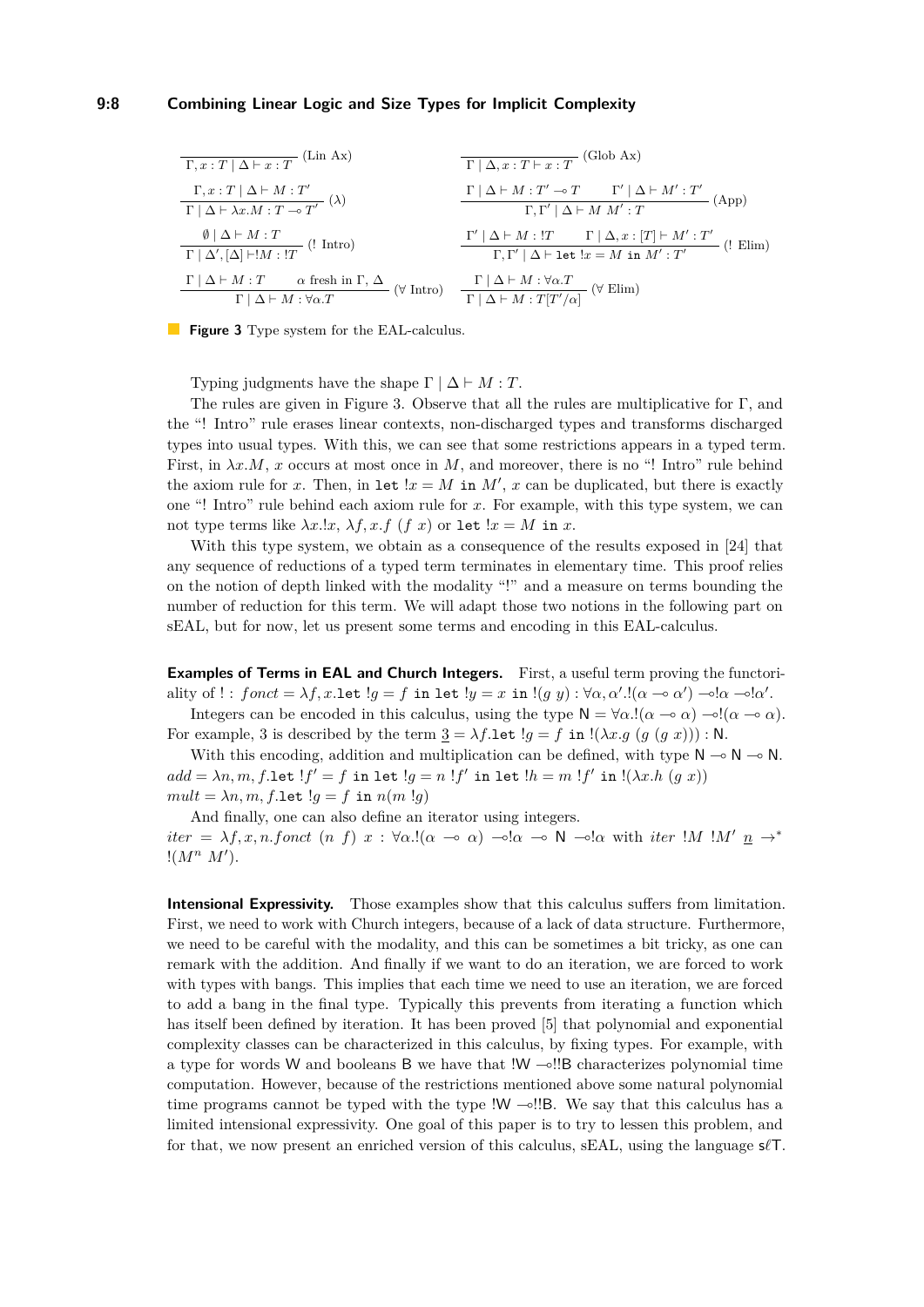## **3.2 Syntax and Type System for sEAL**

**Notation.** Let us first give some notations on terms and vectors.

 $\triangleright$  **Definition 10** (Applications). For an object with a notion of application *M* and an integer *n*, we write  $M^n M'$  to denote *n* applications of *M* to *M'*. In particular,  $M^0 M' = M'$ 

We also define for a word *w*, given objects  $M_a$  for all letter *a*,  $M^w M'$ . This is defined by induction on words with  $M^{\epsilon}M' = M'$  and  $M^{aw'}M' = M_a$   $(M^{w'}M')$ 

**▶ Definition 11** (Vectors). In the following we will work with vectors of  $\mathbb{N}^{n+1}$ , for  $n \in$ N. We introduce here some notations on those vectors. We usually denote vectors by  $\mu = (\mu(0), \ldots, \mu(n))$ . When there is no ambiguity with the value of *n*, for  $0 \leq k \leq n$ , we note  $1_k$  the vector  $\mu$  with  $\mu(k) = 1$  and  $\forall i, 0 \leq i \leq n, i \neq k, \mu(i) = 0$ . We extend this notation for  $k > n$ . In this case,  $1_k$  is the zero-vector. Let  $\mu_0 \in \mathbb{N}^{n+1}$  and  $\mu_1 \in$  $\mathbb{N}^{m+1}$ . We denote  $\mu = (\mu_0, \mu_1) \in \mathbb{N}^{m+n+2}$  the vector with  $\forall i, 0 \leq i \leq n, \mu(i) = \mu_0(i)$ and  $\forall i, 0 \leq i \leq m, \mu(i+n+1) = \mu_1(i)$ . Let  $\mu_0, \mu_1 \in \mathbb{N}^{n+1}$ . We write  $\mu_0 \leq \mu_1$  when  $∀i, 0 ≤ i ≤ n, \mu_0(i) ≤ \mu_1(i)$ . And we write  $\mu_0 < \mu_1$  when  $\mu_0 ≤ \mu_1$  and  $\mu_0 ≠ \mu_1$ . We also write  $\mu_0 \leq_{lex} \mu_1$  for the lexicographic order on vectors. For  $k \in \mathbb{N}$ , when there is no ambiguity with the value of *n*, we write  $\tilde{k}$  the vector  $\mu$  such that  $\forall i, 0 \leq i \leq n, \mu(i) = k$ .

**Terms and Reductions.** Terms of sEAL are defined by the following grammar:

 $M := x \mid \lambda x.M \mid M \ M' \mid !M \mid \texttt{let} \ !x = M \texttt{ in } M' \mid M \otimes M' \mid \texttt{let} \ x \otimes y = M \texttt{ in } M'$  $\mid$  zero  $\mid$  succ $(M) \mid$  ifn $(M,M') \mid$  iter $^!_N(M,M') \mid$  tt  $\mid$  ff  $\mid$  if $(M,M') \mid$   $\epsilon \mid$   $\mathbf{s}_0(M) \mid$   $\mathbf{s}_1(M)$ 

 $|\operatorname{\textbf{if}} w(M_0,M_1,M)|\operatorname{\textbf{iter}}_W^!(M_0,M_1,M)|\left[\lambda x_n\ldots x_1.t\right](M_1,\ldots,M_n)$ 

Note that the *t* used in  $[\lambda x_n \dots x_1.t](M_1, \dots, M_n)$  refers to terms defined in  $s\ell\mathsf{T}$ . This notation means that we call the function *t* defined in  $s\ell\mathsf{T}$  with arguments  $M_1, \ldots, M_n$ . Moreover, *n* can be any integer, even 0. Constructors for iterations directly follow from the ones we can define usually in EAL for Church integers or Church words, as we could see in the previous section on EAL. Once again, we often write  $s_i$  to denote  $s_0$  or  $s_1$ , and the choice of the alphabet {0*,* 1} is arbitrary, we could have used any finite alphabet. As usual, we work up to  $\alpha$ -isomorphism and we do not explicit the renaming of variables.

 $\triangleright$  **Definition 12** (Base type values). We note *v* for base type values, defined by the grammar  $v := \texttt{zero} \mid \texttt{succ}(v) \mid \epsilon \mid s_i(v) \mid \texttt{tt} \mid \texttt{ff}.$ 

In particular, if  $n$  is an integer and  $w$  is a binary word, we note  $n$  for the base value succ<sup>n</sup>(zero), and  $\underline{w} = \underline{w_1 \cdots w_n}$  for the base value  $\mathbf{s}_{w_1}(\ldots \mathbf{s}_{w_n}(\epsilon) \ldots)$ . We define the *size*  $|\underline{v}|$  of <u>v</u> by  $|\mathsf{zero}| = |\epsilon| = |\mathsf{tt}| = |\mathsf{ff}| = 1$  and  $|\mathsf{succ}(\underline{v})| = |\mathsf{s}_i(\underline{v})| = 1 + |\underline{v}|$ .

Base reductions are defined by the rules given in Figure [4.](#page-9-0) Note that for some of these rules, for example the last one,  $\mathbf{v}$  can denote either the  $\mathbf{s}\ell\mathsf{T}$  term or the sEAL term.

Those reductions can be extended to any contexts, and so we have  $M \to M'$  if there is a context *C* and a base reduction  $M_0 \to M'_0$  such that  $M = C(M_0)$  and  $M' = C(M'_0)$ . However, the scope of those contexts does not allow context reduction in  $\mathcal{I}$ . For reduction in  $s\ell\mathsf{T}$ , we use the last reduction rule.

**Types.** Types are usual types for intuitionistic linear logic enriched with some base types for booleans, integers and words. Base types are given by the grammar :  $A := B \mid N \mid W$ . Types are given by the grammar :  $T := A | T \rightarrow T' | T T \otimes T'$ 

**► Definition 13** (Contexts and Type System). *Linear variables contexts* are denoted Γ and *global variables contexts* are denoted ∆. They are defined in the same way as in the previous part on the EAL-calculus. Typing judgments have the usual shape of dual contexts judgments  $\pi \triangleleft \Gamma \mid \Delta \vdash M : T$ . For such a proof  $\pi$ , and  $i \in \mathbb{N}$ , we define a *weight*  $\omega_i(\pi) \in \mathbb{N}$ .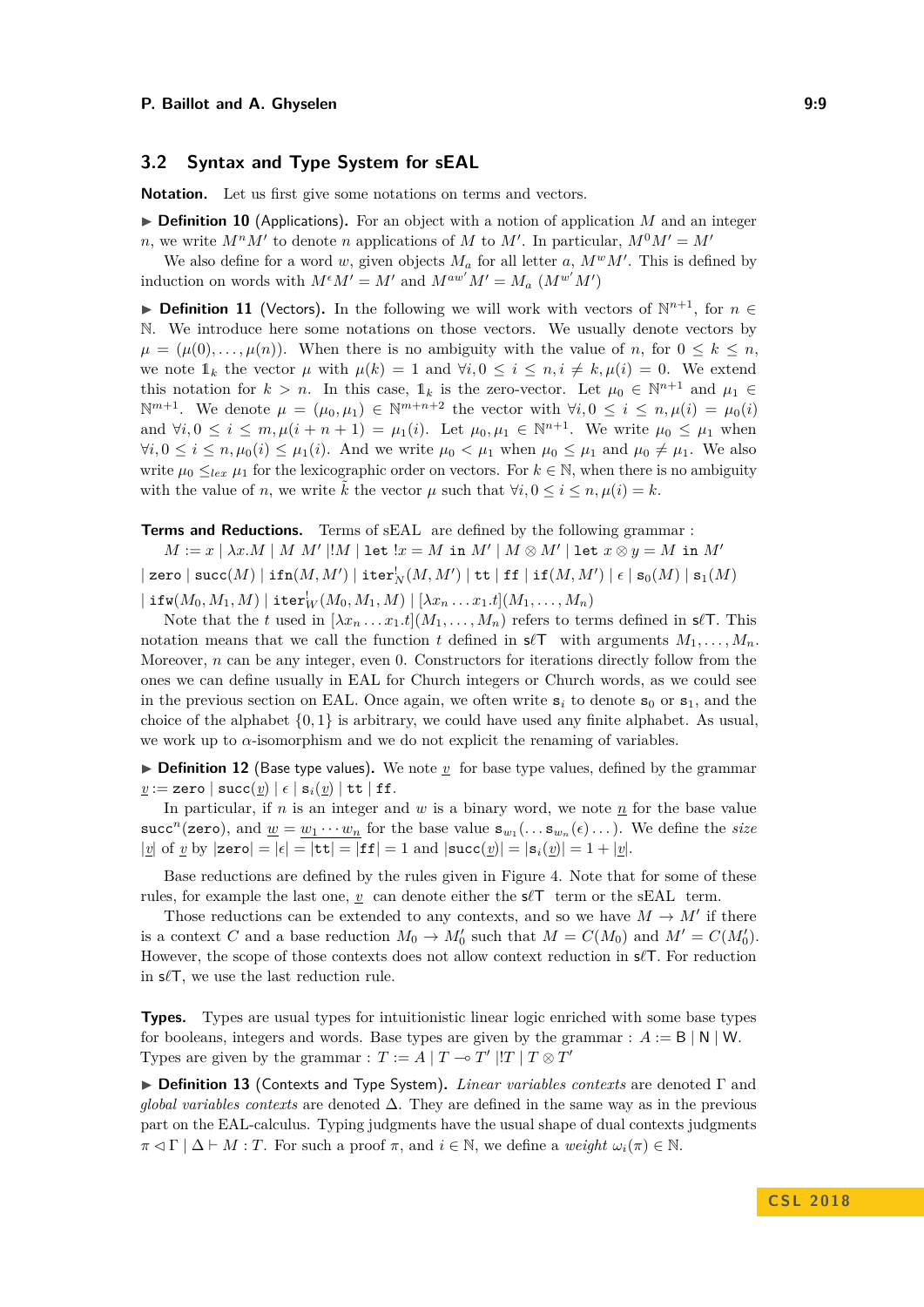#### **9:10 Combining Linear Logic and Size Types for Implicit Complexity**

<span id="page-9-0"></span>
$$
\begin{array}{c|c|c} & (\lambda x.M) \; M' \; \rightarrow M [M'/x] & \text{let } !x = !M \; \text{in} \; M' \; \rightarrow M'[M/x] \\ \text{let } x \otimes y = M \otimes M' \; \text{in} \; N \; \rightarrow N [M/x][M'/y] & \text{ifn}(M,M') \; \text{zero } \; \rightarrow M' \\ & \text{ifn}(M,M') \; \text{succ}(N) \; \rightarrow M \; N & \text{iter}_{N}^l ([M,lM']) \; \underline{n} \; \rightarrow ! (M^n \; M') \\ & \text{ifw}(M_0,M_1,M) \; \epsilon \; \rightarrow M & \text{ifw}(M_0,M_1,M) \; \text{s}_i(N) \; \rightarrow M_i \; N \\ & \text{ifw}(M_0,M_1,M') \; \underline{m} \; \rightarrow ! (M'' \; M') \\ & \text{if(M,M') \; \text{if} \; \rightarrow M' & \text{if(M,M') \; \text{it} \; \rightarrow M} \\ & \text{if(M,M') \; \text{if} \; \rightarrow M & \text{if(M,M') \; \text{it} \; \rightarrow M} \\ & \text{if(M,M') \; \text{if} \; \rightarrow M} & \text{if(M,M') \; \text{if} \; \rightarrow M \\ & \text{if(M,M') \; \text{if} \; \rightarrow M} & \text{if(M,M') \; \text{if} \; \rightarrow M} \\ & \text{if(M,M') \; \text{if} \; \rightarrow M' & \text{if(M,M') \; \text{if} \; \rightarrow M} \\ & \text{if(M,M') \; \text{if} \; \rightarrow M' & \text{if(M,M') \; \text{if} \; \rightarrow M} \\ & \text{if(M,M') \; \text{if} \; \rightarrow M' & \text{if(M,M') \; \text{if} \; \rightarrow M} \\ & \text{if(M,M') \; \text{if} \; \rightarrow M' & \text{if(M,M') \; \text{if} \; \rightarrow M} \\ & \text{if(M,M') \; \text{if} \; \rightarrow M' & \text{if(M,M') \; \text{if} \; \rightarrow M} \\ & \text{if(M,M') \; \text{if} \; \rightarrow M' & \text{if(M,M') \; \text{if} \; \rightarrow M} \\ & \text{if(M,M') \; \text{if} \; \rightarrow M' & \text{if(M,M') \; \text{if} \; \rightarrow M} \\ & \text{if(M,M')
$$

**Figure 4** Base rules for sEAL.

<span id="page-9-1"></span>
$$
\pi \triangleleft \frac{\Gamma, x: T | \Delta \vdash x: T}
$$
\n
$$
\pi \triangleleft \frac{\sigma \triangleleft \Gamma, \Delta \vdash M: T'}{\Gamma | \Delta \vdash \lambda x. M: T \multimap T'}
$$
\n
$$
\pi \triangleleft \frac{\sigma \triangleleft \Gamma, \Delta \vdash M: T'}{\Gamma | \Delta \vdash \lambda x. M: T \multimap T'}
$$
\n
$$
\pi \triangleleft \frac{\sigma \triangleleft \Gamma | \Delta \vdash M: T' \multimap T \quad \tau \triangleleft \Gamma' | \Delta \vdash M': T'}{\Gamma, \Gamma' | \Delta \vdash M: T' \multimap T \quad \tau \triangleleft \Gamma' | \Delta \vdash M': T}
$$
\n
$$
\pi \triangleleft \frac{\sigma \triangleleft \Gamma | \Delta \vdash M: T}{\Gamma | \Delta', [\Delta] \vdash !M: !T}
$$
\n
$$
\pi \triangleleft \frac{\sigma \triangleleft \Gamma' | \Delta \vdash M: T}{\Gamma | \Delta', [\Delta] \vdash !M: !T}
$$
\n
$$
\pi \triangleleft \frac{\sigma \triangleleft \Gamma' | \Delta \vdash M: T \quad \tau \triangleleft \Gamma | \Delta, x: [T] \vdash M': T'}{\Gamma, \Gamma' | \Delta \vdash \text{let } !x = M \text{ in } M': T'} \quad \mu_n(\pi) = \mu_n(\sigma) + \mu_n(\tau) + \mathbb{1}_0
$$
\n
$$
\pi \triangleleft \frac{\sigma \triangleleft \Gamma' | \Delta \vdash M: T \quad \tau \triangleleft \Gamma | \Delta \vdash M': T'}{\Gamma, \Gamma' | \Delta \vdash M \otimes M': T \otimes T'} \quad \mu_n(\pi) = \mu_n(\sigma) + \mu_n(\tau) + \mathbb{1}_0
$$
\n
$$
\pi \triangleleft \frac{\sigma \triangleleft \Gamma | \Delta \vdash M: T \quad \tau \triangleleft \Gamma' | \Delta \vdash M': T'}{\Gamma, \Gamma' | \Delta \vdash M \otimes M': T \otimes T'} \quad \mu_n(\pi) = \mu_n(\sigma) + \mu_n(\tau) + \mathbb{1}_0
$$
\n
$$
\pi \triangleleft \frac{\sigma \triangleleft \Gamma' | \Delta \vdash M: T \quad \tau \triangleleft \Gamma, x: T, y: T' | \Delta \vdash M': T''}{\Gamma, \Gamma' | \Delta \vdash \text{let } x \otimes y = M \text{ in } M': T''} \quad \mu_n(\pi) =
$$

**Figure 5** Type and measure for generic constructors in sEAL.

► **Definition 14** (Measure and Depth). For all  $k, n \in \mathbb{N}$ , we note  $\mu_n^k(\pi) = (\omega_k(\pi), \ldots, \omega_n(\pi)),$ with the convention that if  $k > n$ , then  $\mu_n^k(\pi)$  is the null-vector. We write  $\mu_n(\pi)$  to denote the vector  $\mu_n^0(\pi)$ . In the definitions given in the type system, instead of defining  $\omega_i(\pi)$  for all *i*, we define  $\mu_n(\pi)$  for all *n*, from which one can recover the weights. We will often call  $\mu_n(\pi)$ the *measure* of the proof *π*. The *depth* of a proof (or a typed term) is the greatest integer *i* such that  $\omega_i(\pi) \neq 0$ . It is always defined for any proof.

The idea behind the definition of measure is to show that with a reduction step, this measure strictly decreases for the lexicographic order and we can control the growing of the weights. The rules are given on Figures [5,](#page-9-1) [6](#page-10-0) and [7,](#page-10-1) and the rules for words and booleans can be found in the appendix [6.5.](#page-19-1)

The rules given in figure [5](#page-9-1) represent the usual constructors in EAL. Those rules impose some restrictions in the use of variables similar to the one described in the previous section on classical EAL. Remark that the constructors for base types values such as zero and succ given in Figure [6](#page-10-0) influence the weight only in position 1 and not 0 like the others constructors.

For the rule given by Figure [7,](#page-10-1) some explanations are necessary. The premise for *t* is a proof  $\tau$  in s $\ell$ T. In this proof, we add on each base types  $A_i$  an index, more precisely an index variable  $a_i$ . There is here an abuse of notation, since in  $s\ell\mathsf{T}$  there is no indexes on the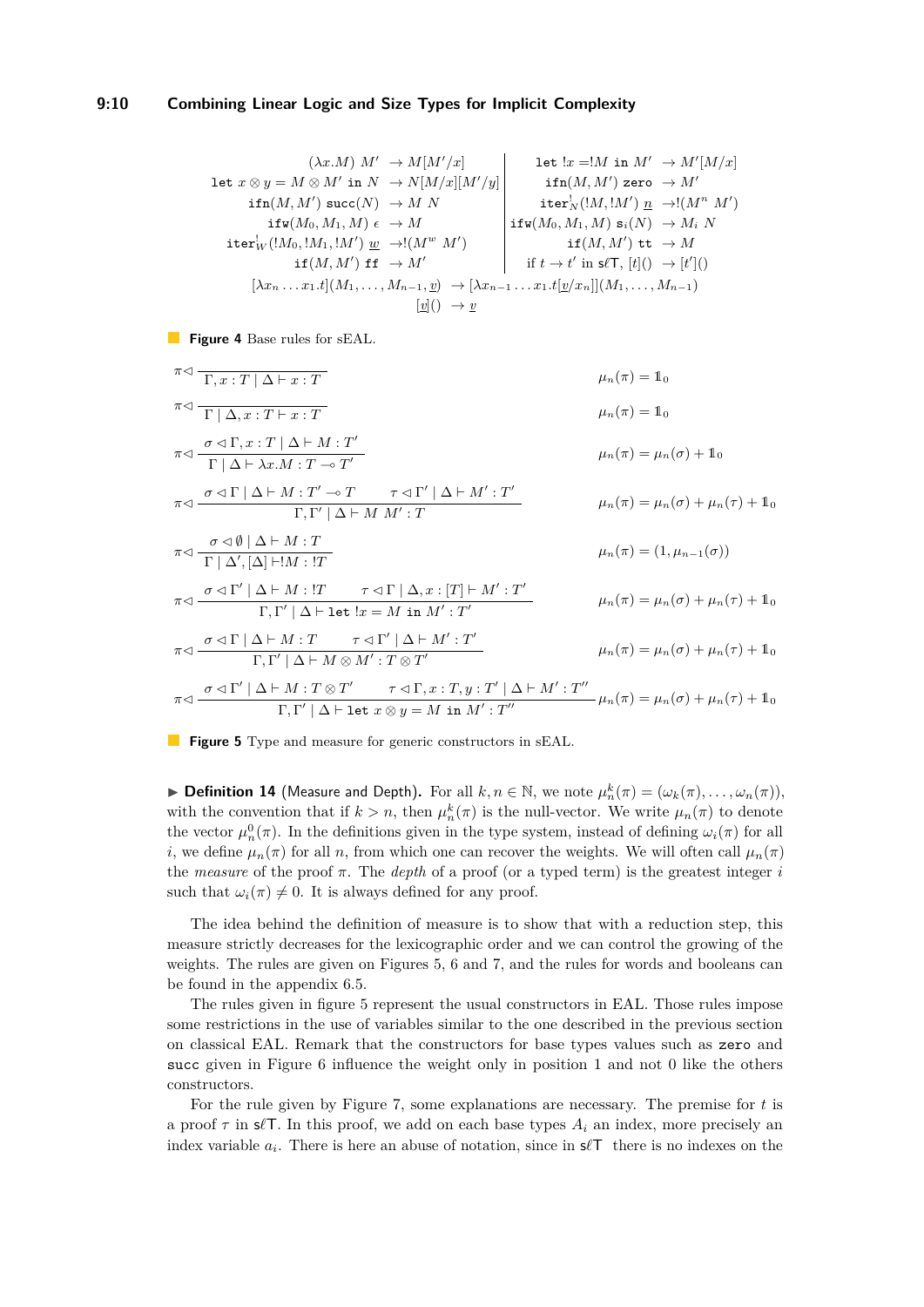#### **P. Baillot and A. Ghyselen 6:20 and 7:30 and 7:30 and 7:30 and 7:30 and 7:30 and 7:30 and 7:30 and 7:30 and 7:30 and 7:30 and 7:30 and 7:30 and 7:30 and 7:30 and 7:30 and 7:30 and 7:30 and 7:30 and 7:30 and 7:30 and 7:30**

<span id="page-10-0"></span>
$$
\pi \lhd \frac{\sigma \lhd \Gamma \mid \Delta \vdash \text{zero}: \mathbf{N}}{\Gamma \mid \Delta \vdash \text{succ}(M): \mathbf{N}}
$$
\n
$$
\pi \lhd \frac{\sigma \lhd \Gamma \mid \Delta \vdash M: \mathbf{N}}{\Gamma \mid \Delta \vdash \text{succ}(M): \mathbf{N}}
$$
\n
$$
\pi \lhd \frac{\sigma \lhd \Gamma \mid \Delta \vdash M: \mathbf{N} \rhd T \quad \tau \lhd \Gamma' \mid \Delta \vdash M': T}{\Gamma, \Gamma' \mid \Delta \vdash \text{ifn}(M, M'): \mathbf{N} \rhd T} \qquad \mu_n(\pi) = \mu_n(\sigma) + \mu_n(\tau) + \mathbf{1}_0
$$
\n
$$
\pi \lhd \frac{\sigma \lhd \Gamma \mid \Delta \vdash M: !(T \rhd T) \quad \tau \lhd \Gamma' \mid \Delta \vdash M': !T}{\Gamma, \Gamma' \mid \Delta \vdash \text{iter}_N^{\dagger}(M, M'): \mathbf{N} \rhd !T} \mu_n(\pi) = \mu_n(\sigma) + \mu_n(\tau) + \mathbf{1}_0
$$

<span id="page-10-1"></span>**Figure 6** Type and measure for constructors on integers in sEAL.

$$
\pi \triangleleft \frac{\forall i, (1 \le i \le k), \sigma_i \triangleleft \Gamma_i \mid \Delta \vdash M_i : A_i \qquad \tau \triangleleft x_1 : A_1^{a_1}, \dots, x_k : A_k^{a_k} \vdash_{\mathsf{s}\in \mathsf{T}} t : A^I \qquad \Gamma, \Gamma_1, \dots, \Gamma_k \mid \Delta \vdash [\lambda x_k \dots x_1.t](M_1, \dots, M_k) : A}{\Gamma, \Gamma_1, \dots, \Gamma_k \mid \Delta \vdash [\lambda x_k \dots x_1.t](M_1, \dots, M_k) : A}
$$
\n
$$
\mu_n(\pi) = \sum_{i=1}^k \mu_n(\sigma_i) + k(d(\omega(\tau) + I) + 1) \cdot \mathbb{1}_0 + ((\omega(\tau) + I)[1/b_1] \cdots [1/b_l] + 1) \cdot \mathbb{1}_1
$$
\n
$$
\text{where } \{b_1, \dots, b_l\} = FV(\omega(\tau)) \cup FV(I).
$$

**Figure 7** Typing rule and measure for the  $s\ell\mathsf{T}$  call in sEAL.

boolean type B. So when  $A_i = B$ , we just do not put any index on the type B. The same goes for the type *A*, if *A* is the boolean type B, then there is no index *I*, and we just replace in the measure *I* by 1. The previous section gives us a weight  $\omega(\tau)$  for this proof in s $\ell$ T. Let us now comment on the definition of  $\mu_n(\pi)$ . The degrees of  $\omega(\tau)$  and *I* influence the weight at position 0, and their values when all free variables are replaced by 1 influence the weight at position 1. Having the degree at position 0 will allow us the replacement of the arguments  $x_i$  by their values given by  $M_i$ , and the measure at position 1 will allow us to bound the number of reductions in  $s\ell\mathsf{T}$  and the size of the output. Furthermore, when  $k = 0$ , the term [*t*]() influences only the weight at position 1, as constructors for base types.

## **3.3 Example: Testing Satisfiability of a Propositional Formula**

Some examples of sEAL terms, like towers of exponentials, can be found in the appendix [6.6.](#page-20-1) We sketch here the construction of a term for deciding the SAT problem. Some other examples are given in the appendix, like testing the satisfiability of quantified boolean formulas (*QBFk*) and deciding the subset-sum problem.

The term for SAT has type  $N \otimes W \sim B$  and given a formula on conjunctive normal form encoded in the type  $N \otimes W$ , it checks its satisfiability. The modality in front of the output !B shows that we used a non-polynomial computation, or more precisely an iteration in EAL, as expected of a term for satisfiability.

We encode formula in conjunctive normal form in the type  $N \otimes W$ , representing the number of distinct variables in the formula and the encoding of the formula by a word on the alphabet  $\Sigma = \{0, 1, \#, \}$ . A literal is represented by the number of the corresponding variable written in binary and the first bit determines if the literal is positive or negative. Then  $\#$  and  $\|$  are used as separator for literals and clauses.

For example, the formula  $(x_1 \vee x_0 \vee x_2) \wedge (x_3 \vee \overline{x_0} \vee \overline{x_1}) \wedge (\overline{x_2} \vee x_0 \vee \overline{x_3})$  is represented by 4 ⊗ |#11#10#110|#111#00#01|#010#10#011

**Intermediate terms in s** $\ell$ **T.** For the sake of simplicity, we sometimes omit to describe all terms in ifw or iterw, especially for the letters  $#$  and  $|$ , when they are not important.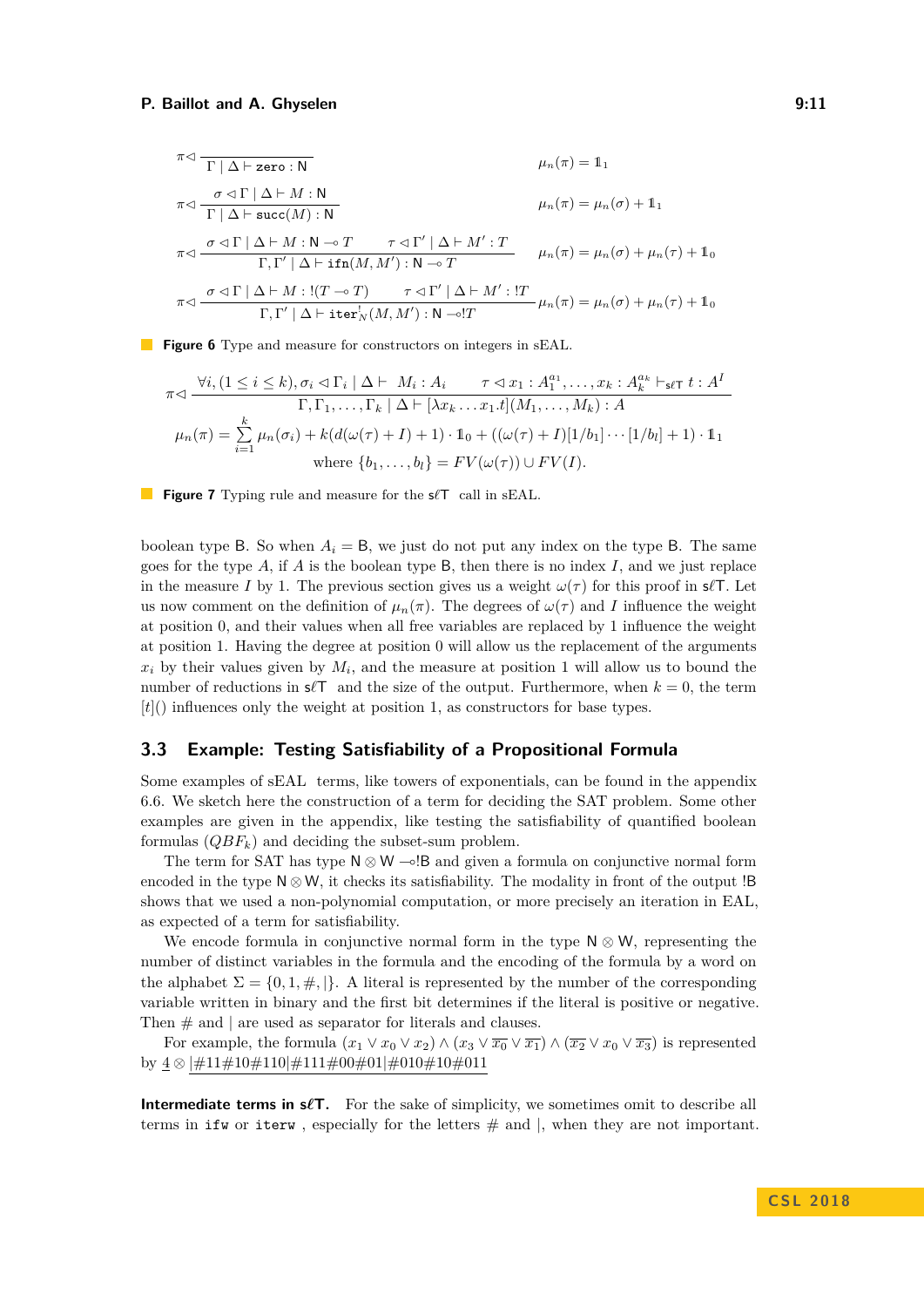#### **9:12 Combining Linear Logic and Size Types for Implicit Complexity**

First, we can easily define a term  $occ_a : W^I \to N^I$  that gives the number of occurrences of  $a \in \Sigma$  in a word. In the appendix [6.3,](#page-17-0) some important terms are defined. We have a term *Cbinarytounary* :  $N^I \to N^J \to N^I$  such that *Cbinarytounary* <u>n</u> *w* computes the minimum between *n* and the unary representation of the binary integer *w*. We also have a term that gives the  $n^{th}$  bit (from right) of a binary word as a boolean  $n^{th}$ : W<sup>I</sup>  $\rightarrow$  N<sup>I</sup>  $\rightarrow$  B. And finally, we have a term  $Extract_a: W^I \to W^I \otimes W^I$  that separates a word  $w = w_0 a w_1$  in  $w_0 \otimes w_1$  such that  $w_1$  does not contain any *a*. This function will allow us to extract the last clause/literal of a word representing a formula.

A valuation is represented by a binary word with a length equal to the number of variable, such that the  $n^{th}$  bit of the word represents the boolean associated to the  $n^{th}$  variable.

We define a term  $Clause toBool : \mathbb{N}^I \to \mathbb{W}^J \to \mathbb{W}^K \to \mathbb{B}$  such that, given the number of variables, a valuation and a word representing a clause, this term outputs the truth value of this clause using the valuation.

 $Clause to Bool = \lambda n, w_v, w_c$ . let  $w \otimes b = \text{itern}(\lambda w' \otimes b'.$ let  $w_0 \otimes w_1 = Extract_{\#} w'$  in  $w_0 \otimes$  (*or b'* (*LittoBool n w<sub>v</sub> w*<sub>1</sub>)),  $w_c \otimes$  ff) (*occ*# $w_c$ ) in *b* 

With *LittoBool* :  $N^I \to W^J \to W^K \to B$  converting a literal into the boolean given by the valuation : *LittoBool* =  $\lambda n, w_v, w_l$ .**ifw**( $\lambda w'.n^{th}$  *w<sub>v</sub>* (*Cbinarytounary n w'*),  $\lambda w'.not \ (n^{th} \ w_v \ (Cbinary to unary \ n \ w'))$ , ff)  $w_l$ .

With this we can check if a clause is true given a certain valuation. We can define in the same way a term  $Formula toBool : \mathbb{N}^I \to \mathbb{W}^J \to \mathbb{W}^K \to \mathsf{B}.$ 

**Testing all different valuations.** Now all we have to do is to test this term with all possible valuations. If *n* is the number of variables, all possible valuations are described by all the binary integer from 0 to  $2^n - 1$ . Then we only need to use the iterator in s $\ell$ Twith base type-inputs in order to check if one valuation satisfies the formula. We use a constructor for iteration defined in the appendix [6.3](#page-17-0) :  $REC(V, t)$   $n \rightarrow^* V$   $n-1$  ( $V$   $n-2$  ( $\dots$  ( $V$  zero  $t)$  $\dots$ )). We can then give the term for SAT :

 $SAT = \lambda n \otimes w.\mathtt{let}~!r = \mathtt{iter}_N^!(!(\lambda n_0 \otimes n_1.\mathtt{succ}(n_0) \otimes [double](n_1)), !(\underline{0} \otimes \underline{1}))~n$  in let  $lw_f = \text{coerc } w$  in  $!(\text{let } n \otimes \exp) = r$  in  $[\lambda n, \exp, w_f]$ .

*REC*(*λval, b.or b* (*F ormulatoBool n* (*Cunarytobinary n val*) *w<sup>f</sup>* )*,* ff) *exp*](*n, exp, w<sup>f</sup>* )).

The first iteration computes both  $2^n$  and a copy of  $n$ . This technique is important as it shows that the linearity of EAL for base variables is not too constraining for the iteration. In the last line the term is a big "or" on the term *F ormulatoBool* applied to different valuations. And with that we have  $SAT : N \otimes W \sim B$ .

#### **3.4 Subject Reduction and Measure**

In this section, we show that we can bound the number of reduction steps of a typed term using the measure. This is done by showing that a reduction preserves some properties on the measure, and then give an explicit integer bound that will strictly decrease after a reduction. This proof uses the same logic as the one from [\[24\]](#page-16-2). The relation  $\mathcal R$  defined in the following is a generalization of the usual requirements exposed in elementary linear logic in order to control reductions.

Let us first express substitution lemmas for sEAL. There are 3 cases to consider, linear variables and discharged and non-discharged global variables.

 $\blacktriangleright$  **Lemma 15** (Linear Substitution). *If*<sub>π</sub> ⊲Γ<sub>1</sub>, x : T' | Δ  $\vdash$  *M* : T and σ  $\lhd$  Γ<sub>2</sub> | Δ  $\vdash$  *M'* : T' then *we have a proof*  $\pi' \lhd \Gamma_1, \Gamma_2 \mid \Delta \vdash M[M'/x] : T$ *. Moreover, for all n,*  $\mu_n(\pi') \leq \mu_n(\pi) + \mu_n(\sigma)$ *.*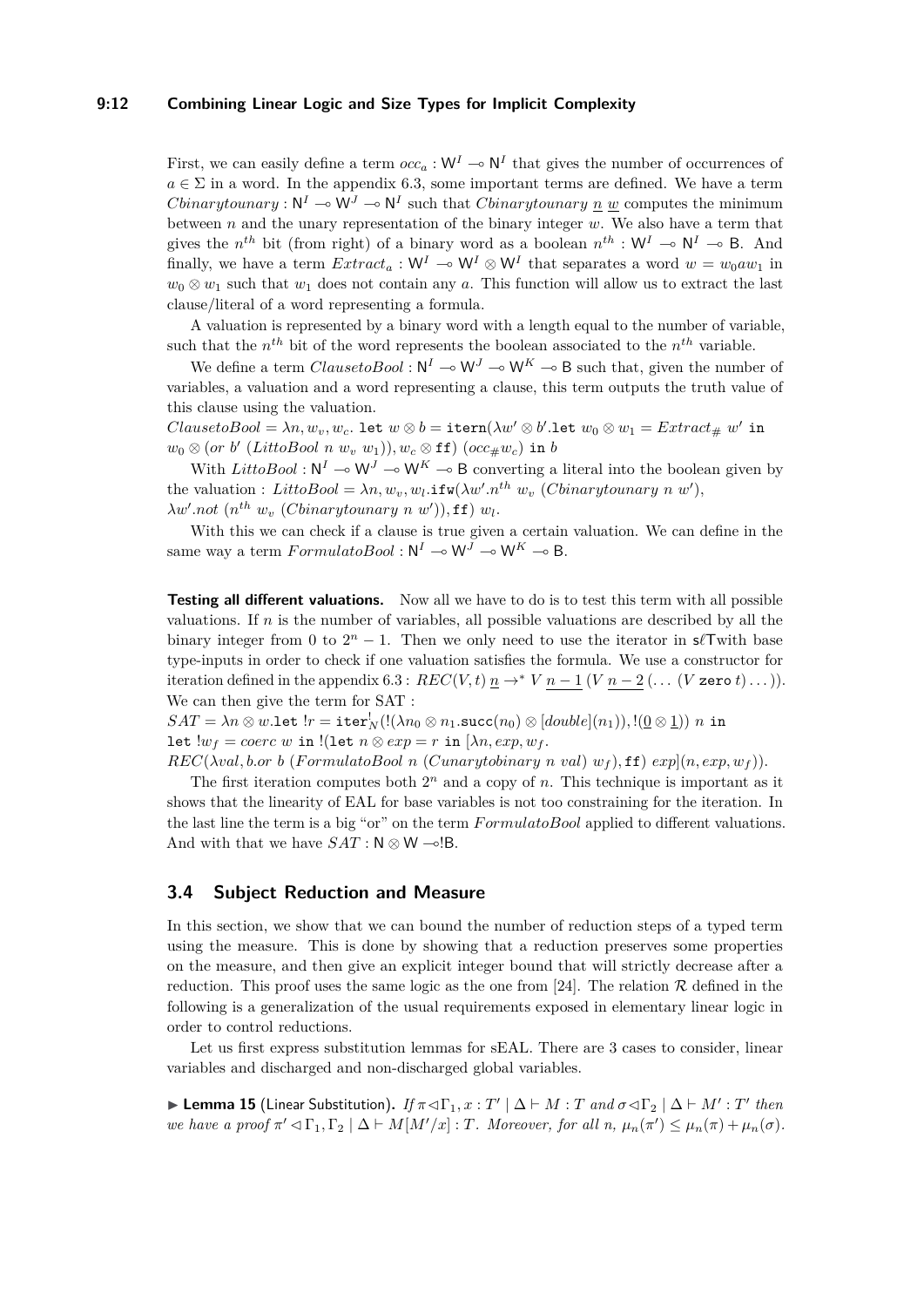#### **P. Baillot and A. Ghyselen 9:13 P. Baillot and A. Ghyselen**

The proof comes from the fact that rules are multiplicative for Γ, and so *x* only appears in one of the premises for each rule. Thus the proof  $\sigma$  is used only once in the new proof  $\pi'$ .

**Example 16** (General substitution). *If*  $\pi \lhd \Gamma \mid \Delta, x : T' \vdash M : T$  and  $\sigma \lhd \emptyset \mid \Delta \vdash M' : T'$ *and the number of occurrences of x in M is less than K*, *then we have a proof*  $\pi' \lhd \Gamma \mid \Delta$   $\vdash$  $M[M'/x]$ : *T. Moreover, for all n,*  $\mu_n(\pi') \leq \mu_n(\pi) + K \cdot \mu_n(\sigma)$ .

This time, the non-linearity of the variable *x* induces a duplication of the proof  $\sigma$ , that's why the measure  $\mu_n(\sigma)$  is also duplicated.

**Example 17** (Discharged substitution lemma). *If*  $\pi \triangleleft \Gamma \mid \Delta', [\Delta], x : [T'] \vdash M : T$  *and*  $\sigma \lhd \emptyset$  |  $\Delta \vdash M'$ : *T'* then we have a proof  $\pi' \lhd \Gamma$  |  $\Delta', [\Delta] \vdash M[M'/x]$ : *T.* Moreover, for all  $n, \mu_n(\pi') \leq (\omega_0(\pi), (\mu_n^1(\pi) + \omega_1(\pi) \cdot \mu_{n-1}(\sigma))).$ 

The proof of this lemma relies directly on the previous one. Indeed, a variable with a discharged type can be used only after crossing a (!-Intro) rule, and then the upper bound on  $\mu_n(\pi')$  comes from the previous lemma since the number of occurrences of *x* in *M* is less than  $\omega_1(\pi)$ .

Then, let us give two important definition,  $t_{\alpha}$  and  $\mathcal{R}$ , in order to derive the upper bound on the number of reduction in sEAL.

► **Definition 18**  $(t_\alpha)$ . We define a family of tower functions  $t_\alpha(x_1, \ldots, x_n)$  on vectors of integers by induction on *n*, where we assume  $\alpha \geq 1$  and  $x_i \geq 2$  for all *i*:

 $t_{\alpha}$ () = 0 and  $t_{\alpha}(x_1, ..., x_n) = (\alpha \cdot x_n)^{2^{t_{\alpha}(x_1, ..., x_{n-1})}}$  for  $n \ge 1$ 

**Definition 19** ( $\mathcal{R}$ ). We define a relation on vectors denoted  $\mathcal{R}$ . Intuitively, we want  $\mathcal{R}(\mu, \mu')$  to express the fact that a proof of measure  $\mu$  has been reduced to a proof of measure  $\mu'$ . Let  $\mu, \mu' \in \mathbb{N}^{n+1}$ . We have  $\mathcal{R}(\mu, \mu')$  if and only if :

- 1.  $\mu \geq \tilde{2}$  and  $\mu' \geq \tilde{2}$ .
- 2.  $\mu' <_{lex} \mu$ . Thus, we write  $\mu = (\omega_0, \ldots, \omega_n)$  and  $\mu' = (\omega_0, \ldots, \omega_{i_0-1}, \omega'_{i_0}, \ldots, \omega'_n)$ , with  $\omega_{i_0} > \omega'_{i_0}$ .
- **3.** There exists  $d \in \mathbb{N}, 1 \leq d \leq (\omega_{i_0} \omega'_{i_0})$  such that  $\forall j > i_0, \ \omega'_j \leq \omega_j \cdot (\omega_{i_0+1})^{d-1}$

The first condition with  $\tilde{2}$ , that can also be seen in the definition of  $t_{\alpha}$ , makes calculation easier, since with this condition, exponentials and multiplications conserve the strict order between integers. This does not harm the proof, since we can simply add  $\tilde{2}$  to each vector we will consider. We can then connect those two definitions :

► **Theorem 20.** Let  $\mu, \mu' \in \mathbb{N}^{n+1}$  and  $\alpha \geq n, \alpha \geq 1$ . If  $\mathcal{R}(\mu, \mu')$  then  $t_{\alpha}(\mu') < t_{\alpha}(\mu)$ 

It shows that if we want to ensure that a certain integer defined with  $t_{\alpha}$  strictly decreases for a reduction, it is sufficient to work with the relation  $\mathcal{R}$ .

We can now state the subject reduction of sEAL and we show that the measure allows us to construct a bound on the number of reductions.

<span id="page-12-0"></span> $\triangleright$  **Theorem 21.** *Let*  $\tau \triangleleft \Gamma \ \vert \ \Delta \vdash M_0$  : *T and*  $M_0 → M_1$ *. Let*  $\alpha$  *be an integer equal or greater than the depth of*  $\tau$ . Then there is a proof  $\tau' \lhd \Gamma \mid \Delta \vdash M_1 : T$  such that  $\mathcal{R}(\mu_\alpha(\tau) + \tilde{2}, \mu_\alpha(\tau') + \tilde{2})$ . Moreover, the depth of  $\tau'$  is smaller than the depth of  $\tau$ .

The proof uses the substitution lemma for reductions in which substitution appears, and for the others constructors, one can see that the measure given in the type system for sEAL is following this idea of the relation  $\mathcal{R}$ , e.g., in the reduction  $[\lambda x_n \dots x_1.t](M_1, \dots, M_{n-1}, v)$  $\rightarrow [\lambda x_{n-1} \dots x_1.t[v/x_n]](M_1, \dots, M_{n-1})$ , the degree that appears at position 0 is here to compensate the growing of the measure at position 1. Now using the previous results, we can easily conclude our bound on the number of reductions.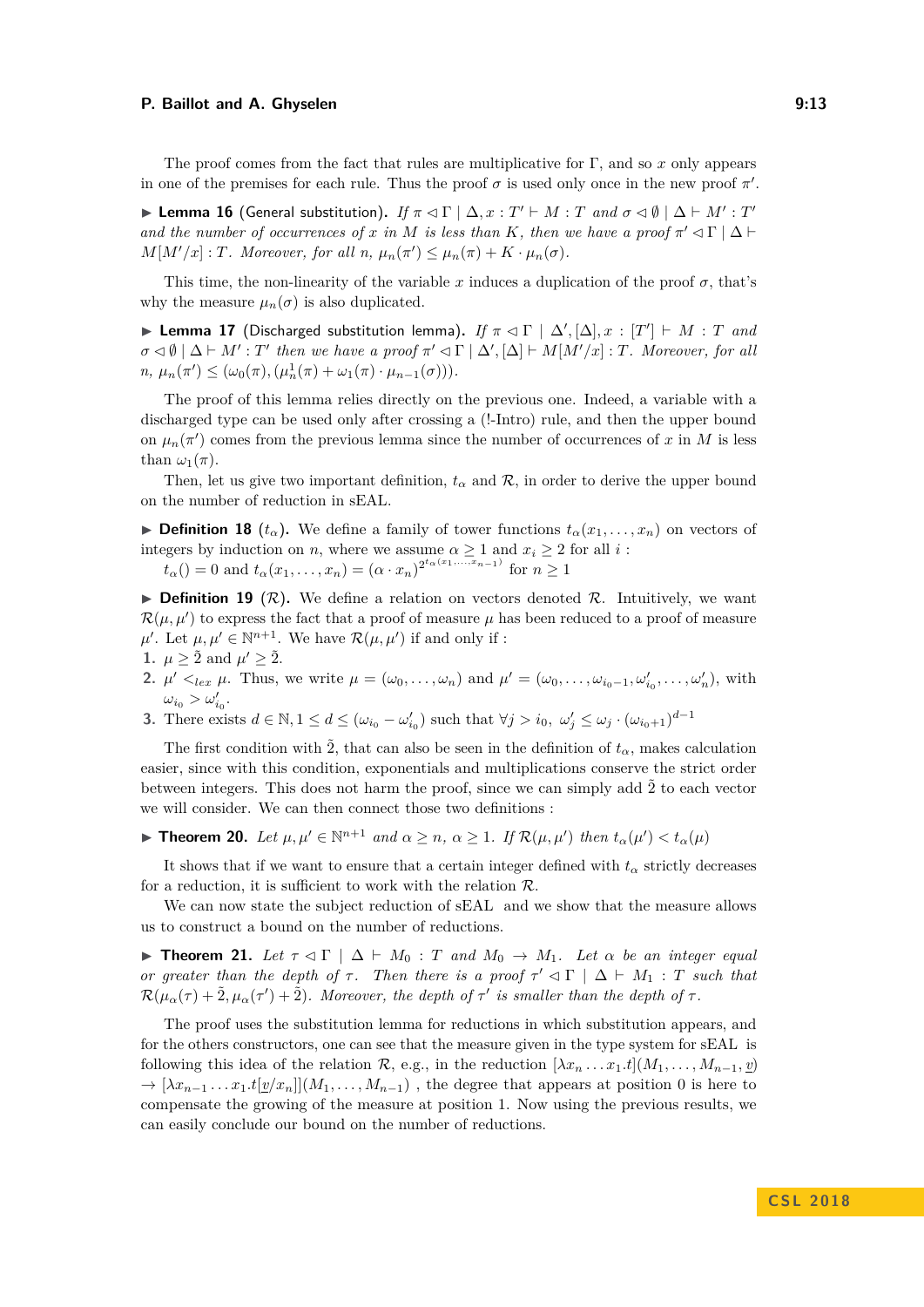<span id="page-13-0"></span> $\blacktriangleright$  **Theorem 22.** *Let*  $\pi \lhd \Gamma \mid \Delta \vdash M : T$ *. Denote*  $\alpha = max(depth(\pi), 1)$ *, then*  $t_{\alpha}(\mu_{\alpha}(\pi) + \tilde{2})$ *is a bound on the number of reductions from M.*

## **4 Complexity Results: Characterization of 2k-EXP and 2k-FEXP**

Now that we have proved the preceding theorem, we have obtained a bound on the number of reduction steps from a term. More precisely, this bound shows that between two consecutive weights  $\omega_{i+1}$  and  $\omega_i$ , there is a difference of 2 in the height of the tower of exponentials. This will allow us to give a characterization of the classes  $2k$ -EXP for  $k > 0$ , and each modality "!" in the type of a term will induce a difference of 2 in the height of the tower of exponentials. With exactly the same method, we also have a characterization of the classes 2*k*-FEXP for  $k \geq 0$ .

**Restricted Reductions and Values.** First, we show that the precedent bound on the number of reductions in Theorem [22](#page-13-0) can be improved. Indeed, if we restrict the possible reductions, we obtain a more precise bound.

I **Definition 23** (Reductions up to a Certain Depth)**.** For *i* ∈ N, we define the *i*-reductions, that we note  $\rightarrow_i$ :

- $\forall i \geq 1, [t]() \rightarrow_i [t']()$  if  $t \rightarrow t'$  in s $\ell \mathsf{T}$ . Moreover,  $[\underline{v}](\cdot) \rightarrow_i \underline{v}$
- For the other base reductions  $M \to M'$ , we have  $\forall i \in \mathbb{N}, M \to_i M'$
- For all  $i \in \mathbb{N}$ , if  $M \rightarrow_i M'$  then  $!M \rightarrow_{i+1}!M'$ m.
- For all others constructors, the index *i* stays the same. For example for the application,  $\equiv$ we have for all  $i \in \mathbb{N}$ , if  $M \to_i M'$  then  $M N \to_i M' N$ .

Now, we can find a more precise measure to bound the number of *i*-reductions. The proof is very similar to the proof of theorem [21](#page-12-0) and [22.](#page-13-0)

► **Lemma 24.** *Let*  $i \in \mathbb{N}$ ,  $\tau \lhd \Gamma \rhd \Delta \vdash M_0$  : *T* and  $M_0 \rightarrow_i M_1$ . Then there is a proof  $\tau' \lhd \Gamma \mid \Delta \vdash M_1 : T \text{ such that } \mathcal{R}(\mu_i(\tau) + \tilde{2}, \mu_i(\tau') + \tilde{2})$ 

<span id="page-13-2"></span>**► Theorem 25.** Let  $\pi \lhd \Gamma \mid \Delta \vdash M : T$  and  $\alpha = max(i, 1)$ . Then  $t_{\alpha}(\mu_i(\pi) + \tilde{2})$  is a bound *on the number of i-reductions from M.*

▶ Definition 26 (Values Associated to Restricted Reductions). We give the form of closed normal terms for *i*-reductions. For that, we define for all  $i \in \mathbb{N}$ , *closed i*-values  $V^i$  by the following grammar :

 $V^0 := M$ 

 $\forall i\geq 1, V^i:=\lambda x. M\;||V^{i-1}\mid V^i_0\otimes V^i_1\mid$ zero  $|$  succ $(V^i) \mid$  ifn $(V^i_0,V^i_1)\mid$  iter ${}^!_N(V^i_0,V^i_1)\mid$  $\mathtt{tt} \mid \mathtt{ff} \mid \mathtt{if}(V^i_0, V^i_1) \mid \epsilon \mid \mathtt{s}_i(V^i) \mid \mathtt{ifw}(V^i_0, V^i_1, V^i_2) \mid \mathtt{iter}^!_W(V^i_0, V^i_1, V^i_2).$ 

We can then prove the following lemma:

<span id="page-13-1"></span> $\triangleright$  **Lemma 27.** Let M be a term. If M is closed and has a typing derivation then, for all  $i \in \mathbb{N}$ , if *M* is normal for *i*-reductions then *M* is a *i*-value  $V^i$ .

The proof can be found in [\[7\]](#page-15-16). From the previous results, we now have that, from a typed term *M*, we can reach the normal form for *i*-reductions for *M* in less than  $t_i(\mu_i(\pi) + \tilde{2})$ reductions, and this form is an *i*-value.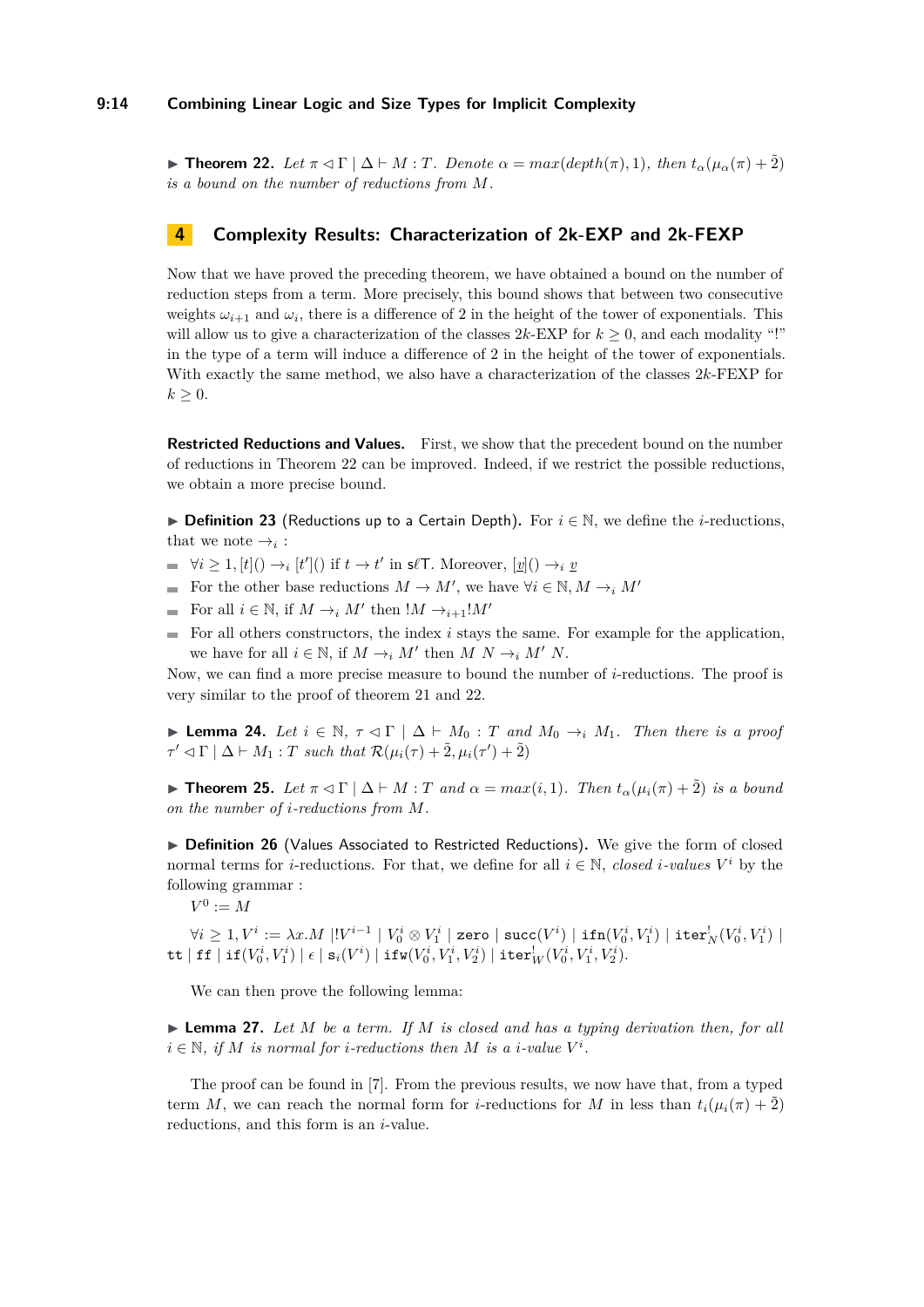#### **P. Baillot and A. Ghyselen 9:15 P. Baillot and A. Ghyselen**

**A Characterization of 2k-EXP.** Now, we sketch how the type  $W \sim l^{k+1}B$  can characterize the class 2k-EXP for  $k \geq 0$ . Recall that  $2_k^x$  is defined by  $2_0^x = x$  and  $2_{k+1}^x = 2^{2_k^x}$ . The class *k*-EXP is the class of problem solvable by a Turing machine that works in time  $2_k^{p(n)}$  $k^{(n)}$  on an entry of size  $n$ , where  $p$  is a polynomial. First we show that the number of reductions for such a term is bounded by a tower of exponentials of height 2*k*.

<span id="page-14-0"></span>**I Lemma 28.** Let  $\pi \triangleleft \cdot | \cdot \vdash t$  : !W  $\multimap^{k+1}B$ *. Let w* be a word of size  $|w|$ *. We can compute the result of t*  $\frac{dw}{w}$  *in less than a* 2*k-exponential tower in the size of w.* 

Observe that the result of this computation is of type  $!^{k+1}B$ , and a  $(k+2)$ -value of type  $!^{k+1}$ B is exactly of the form  $!^{k+1}$ tt or  $!^{k+1}$ ff. So it is enough to only consider  $(k+2)$ -reductions to compute the result, by lemma [27.](#page-13-1) The measure  $\mu_n$  of  $t \, !w$  is  $\mu_n = \mu_n(\pi) + 2 \cdot 1_0 + |w| \cdot 1_2$ . By theorem [25,](#page-13-2) we can bound the number of reductions from  $t \underline{w}$  by  $t_{k+2}(\mu_{k+2} + \tilde{2})$ . By definition, in  $t_{k+2}(\mu_{k+2} + \tilde{2})$ , we can see that the weight at position 2, where the size of *w* appears, is at height 2*k*. This concludes the proof of lemma [28.](#page-14-0)

Now we have to prove that we can simulate a Turing-machine in our calculus. This proof is usual in implicit complexity [\[5,](#page-15-17) [2\]](#page-15-4). A sketch of this proof can be found in the appendix, section [6.7.](#page-20-2) With this, using the lemma [28,](#page-14-0) we obtain the following theorem

 $\blacktriangleright$  **Theorem 29.** *Terms of type*  $!W - e!^{k+1}B$  *characterize the class 2k-EXP.* 

As explained previously, this theorem can be expanded for the classes 2*k*-FEXP, that is the class of function from words to words that can be computed by a one-tape Turing machine running with a time at most  $2^{p(|w|)}_{2k}$  $\frac{p(|w|)}{2k}$  on a word *w*. For a more precise definitions of such classes, see [\[5\]](#page-15-17). This characterization uses the same proof by replacing  $\mathsf{I} \mathsf{W} \sim \mathsf{I}^{k+1} \mathsf{B}$  by  $!W - 0!^{k+1}W$ .

Moreover, in EAL, we can characterize  $k$ -EXP with the type  $!W - e^{k+1}B$ . The difference with sEAL can be explained by the fact that in EAL, in the type  $N \sim N$  we only have polynomials of degree 1 (polynomials in general have the type  $\mathsf{N} \sim \mathsf{N}$ ), whereas in our case, polynomials have the type  $\mathsf{N} \multimap \mathsf{N}$ .

## **5 Conclusion**

We believe that our main contribution is to define a new methodology to combine size-based and level-based type systems, which we have illustrated here with the example of  $s/T$  and EAL, but we think is of more general interest. In the present particular setting of sEAL we can wonder which enrichment we can add to EAL while keeping the properties, for instance: new data-types (lists, trees), the possibility to freely duplicate base types . . .We should also investigate type inference techniques, by drawing inspiration from linear dependent types [\[11,](#page-15-18) [3\]](#page-15-12) and EAL [\[8\]](#page-15-19). But more importantly we would like to explore to which other systems we could apply this methodology:

- $\blacksquare$  First can we define a similar system in which we could move up one level of ! and stay in polynomial time? We conjecture that this could be obtained with EAL but replacing s $\ell$ T with a system of indexes of degree at most 1, instead of polynomial indexes. In this case we believe that the type  $!W \rightarrow !!B$  would correspond to PTIME. An alternative choice could be to use a Non-size-increasing types system [\[19\]](#page-15-6) instead of  $s/\mathcal{T}$ .
- Can we define a system in which all levels stay in FPTIME? Beside the condition on  $\mathbf{r}$ indexes (degree at most 1) we would also need for that purpose to replace EAL with another level-based system. Light linear logic [\[15\]](#page-15-3) is a natural candidate, but we would need to find a measure-based argument for its complexity bound, which is a challenging objective.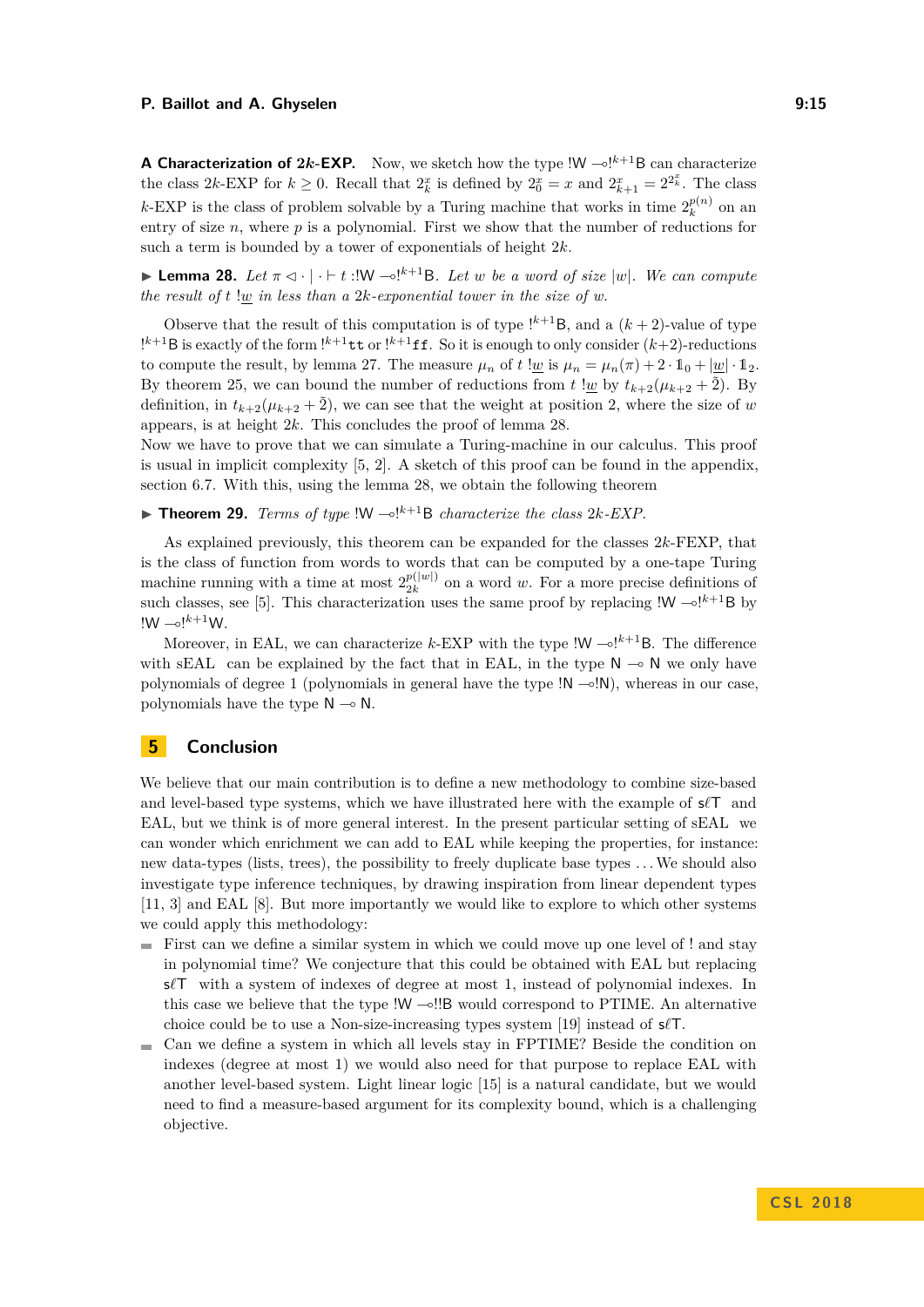## **9:16 Combining Linear Logic and Size Types for Implicit Complexity**

#### **References**

- <span id="page-15-14"></span>**1** Martin Avanzini and Ugo Dal Lago. Automating sized-type inference for complexity analysis. *PACMPL*, 1(ICFP):43:1–43:29, 2017.
- <span id="page-15-4"></span>**2** Patrick Baillot. On the expressivity of elementary linear logic: Characterizing ptime and an exponential time hierarchy. *Information and Computation*, 241:3–31, 2015.
- <span id="page-15-12"></span>**3** Patrick Baillot, Gilles Barthe, and Ugo Dal Lago. Implicit computational complexity of subrecursive definitions and applications to cryptographic proofs (long version). Research report, ENS Lyon, 2015. URL: <https://hal.archives-ouvertes.fr/hal-01197456>.
- <span id="page-15-11"></span>**4** Patrick Baillot and Ugo Dal Lago. Higher-order interpretations and program complexity. *Information and Computation*, 248:56–81, 2016.
- <span id="page-15-17"></span>**5** Patrick Baillot, Erika De Benedetti, and Simona Ronchi Della Rocca. Characterizing polynomial and exponential complexity classes in elementary lambda-calculus. In *IFIP International Conference on Theoretical Computer Science*, pages 151–163. Springer, 2014.
- <span id="page-15-13"></span>**6** Patrick Baillot, Marco Gaboardi, and Virgile Mogbil. A polytime functional language from light linear logic. In *European Symposium on Programming*, pages 104–124. Springer, 2010.
- <span id="page-15-16"></span>**7** Patrick Baillot and Alexis Ghyselen. Combining linear logic and size types for implicit complexity (long version). hal-01687224, [Research Report], 2018.
- <span id="page-15-19"></span>**8** Patrick Baillot and Kazushige Terui. A feasible algorithm for typing in elementary affine logic. In *TLCA*, volume 5, pages 55–70. Springer, 2005.
- <span id="page-15-0"></span>**9** Stephen Bellantoni and Stephen Cook. A new recursion-theoretic characterization of the polytime functions. In *Proceedings of the twenty-fourth annual ACM symposium on Theory of computing*, pages 283–293. ACM, 1992.
- <span id="page-15-10"></span>**10** Guillaume Bonfante, Jean-Yves Marion, and Jean-Yves Moyen. Quasi-interpretations a way to control resources. *Theoretical Computer Science*, 412(25):2776–2796, 2011.
- <span id="page-15-18"></span>**11** Ugo Dal Lago and Barbara Petit. The geometry of types. In *The 40th Annual ACM SIGPLAN-SIGACT Symposium on Principles of Programming Languages, POPL'13, Proceedings*, pages 167–178. ACM, 2013.
- <span id="page-15-15"></span>**12** Ugo Dal Lago and Barbara Petit. Linear dependent types in a call-by-value scenario. *Science of Computer Programming*, 84:77–100, 2014.
- <span id="page-15-2"></span>**13** Ugo Dal Lago and Paolo Parisen Toldin. A higher-order characterization of probabilistic polynomial time. In *International Workshop on Foundational and Practical Aspects of Resource Analysis*, pages 1–18. Springer, 2011.
- <span id="page-15-5"></span>**14** Vincent Danos and Jean-Baptiste Joinet. Linear logic and elementary time. *Information and Computation*, 183(1):123–137, 2003.
- <span id="page-15-3"></span>**15** Jean-Yves Girard. Light linear logic. *Information and Computation*, 143(2):175–204, 1998.
- <span id="page-15-9"></span>**16** Jan Hoffmann, Klaus Aehlig, and Martin Hofmann. Multivariate amortized resource analysis. In *38th Annual ACM SIGPLAN-SIGACT Symposium on Principles of Programming Languages, POPL'11, Proceedings*. ACM, 2011.
- <span id="page-15-8"></span>**17** Jan Hoffmann and Martin Hofmann. Amortized resource analysis with polynomial potential. In *19th Euro. Symp. on Prog.(ESOP'10)*, pages 287–306. Springer, 2010.
- <span id="page-15-1"></span>**18** Martin Hofmann. A mixed modal/linear lambda calculus with applications to bellantonicook safe recursion. In *International Workshop on Computer Science Logic*, pages 275–294. Springer, 1997.
- <span id="page-15-6"></span>**19** Martin Hofmann. Linear types and non-size-increasing polynomial time computation. *Information and Computation*, 183(1):57–85, 2003.
- <span id="page-15-7"></span>**20** Martin Hofmann and Steffen Jost. Static prediction of heap space usage for first-order functional programs. In *30th Annual ACM SIGPLAN-SIGACT Symposium on Principles of Programming Languages, POPL'11, Proceedings*, pages 185–197. ACM, 2003.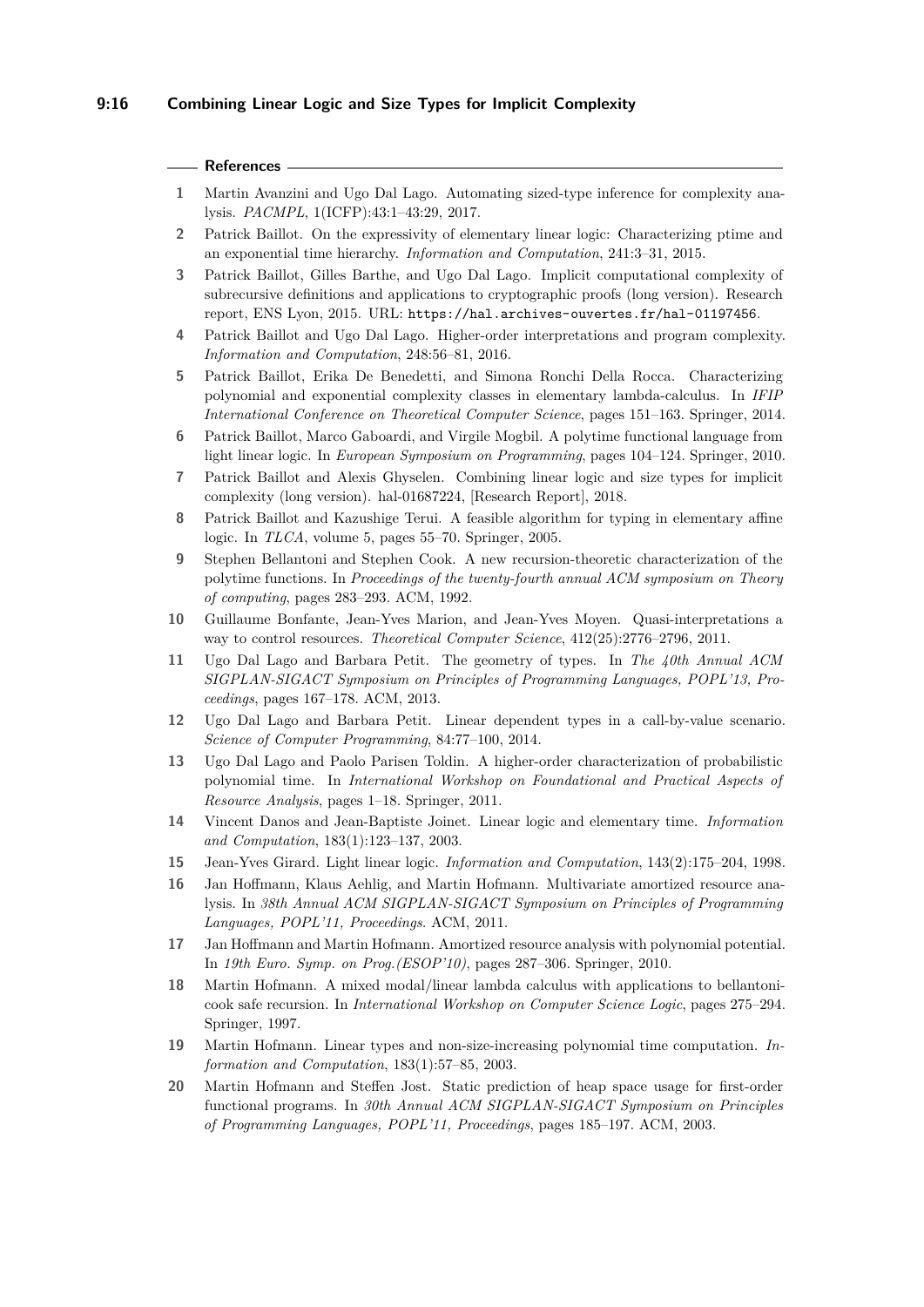#### **P. Baillot and A. Ghyselen 6:28 and 2.9 and 2.9 and 3.17**

- <span id="page-16-4"></span>**21** John Hughes, Lars Pareto, and Amr Sabry. Proving the correctness of reactive systems using sized types. In *Conference Record of POPL'96: The 23rd ACM SIGPLAN-SIGACT Symposium on Principles of Programming Languages*, pages 410–423, 1996.
- <span id="page-16-1"></span>**22** Steffen Jost, Kevin Hammond, Hans-Wolfgang Loidl, and Martin Hofmann. Static determination of quantitative resource usage for higher-order programs. In *Proceedings of the 37th ACM SIGPLAN-SIGACT Symposium on Principles of Programming Languages, POPL, 2010*, pages 223–236, 2010.
- <span id="page-16-3"></span>**23** Ugo Dal Lago and Marco Gaboardi. Linear dependent types and relative completeness. *Logical Methods in Computer Science*, 8(4), 2011.
- <span id="page-16-2"></span>**24** Antoine Madet and Roberto M Amadio. An elementary affine *λ*-calculus with multithreading and side effects. In *International Conference on Typed Lambda Calculi and Applications*, pages 138–152. Springer, 2011.
- <span id="page-16-0"></span>**25** John Mitchell, Mark Mitchell, and Andre Scedrov. A linguistic characterization of bounded oracle computation and probabilistic polynomial time. In *Foundations of Computer Science, 1998. Proceedings. 39th Annual Symposium on*, pages 725–733. IEEE, 1998.
- <span id="page-16-7"></span>**26** Kazushige Terui. Light affine lambda calculus and polytime strong normalization. In *Logic in Computer Science, 2001. Proceedings. 16th Annual IEEE Symposium on*, pages 209–220. IEEE, 2001.

## **6 Appendix**

## <span id="page-16-5"></span>**6.1 Type System for Words and boolean in s***`***T**

*π*C <sup>Γ</sup> ` : <sup>W</sup>*<sup>I</sup> <sup>ω</sup>*(*π*) = 0 *σ* C Γ ` *t* : W*<sup>J</sup> J* + 1 ≤ *I π*C Γ ` s*i*(*t*) : W*<sup>I</sup> ω*(*π*) = *ω*(*σ*) *σ*<sup>1</sup> C Γ1*, d*Γ ` *t*<sup>1</sup> : W*<sup>I</sup>* ( *D σ*<sup>0</sup> C Γ0*, d*Γ ` *t*<sup>0</sup> : W*<sup>I</sup>* ( *D σ* C Γ*, d*Γ ` *t* 0 : *D π*C Γ0*,* Γ1*,* Γ*, d*Γ ` ifw(*t*0*, t*1*, t*<sup>0</sup> ) : W*<sup>I</sup>* ( *D ω*(*π*) = *ω*(*σ*1) + *ω*(*σ*0) + *ω*(*σ*) + 1 *D* @ *E E* @ *E*[*a* + 1*/a*] *σ*<sup>1</sup> C *d*Γ ` *V*<sup>1</sup> : *D* ( *D*[*a* + 1*/a*] *σ*<sup>0</sup> C *d*Γ ` *V*<sup>0</sup> : *D* ( *D*[*a* + 1*/a*] *E*[*I/a*] @ *F σ* C Γ*, d*Γ ` *t* : *D*[1*/a*] *π*C Γ*, d*Γ ` iterw(*V*0*, V*1*, t*) : N *<sup>I</sup>* ( *F ω*(*π*) = *I* + *ω*(*σ*) + *I* · (*ω*(*σ*1) + *ω*(*σ*0))[*I/a*] *π*C <sup>Γ</sup> ` tt(*or* ff) : <sup>B</sup> *<sup>ω</sup>*(*π*) = 0 *σ*<sup>1</sup> C Γ1*, d*Γ ` *t* : *D σ*<sup>2</sup> C Γ2*, d*Γ ` *t* 0 : *D π*C Γ1*,* Γ2*, d*Γ ` if(*t, t*<sup>0</sup> ) : B ( *D ω*(*π*) = *ω*(*σ*1) + *ω*(*σ*2) + 1

## <span id="page-16-6"></span>**6.2 Some Intermediate Lemmas for the Subject Reduction**

**Index Variable Substitution and Subtyping.** We give some intermediate lemmas in order to prove the subject reduction theorem. Some intuition and more detailed proofs can be found in the technical report [\[7\]](#page-15-16)

 $▶$  **Lemma 30** (Weakening). Let  $\Delta$ , Γ *be disjoint typing contexts, and*  $\pi \triangleleft \Gamma$   $\vdash t : D$  *then we have a proof*  $\pi' \lhd \Gamma, \Delta \vdash t : D$  *with*  $\omega(\pi) = \omega(\pi').$ 

 $\blacktriangleright$  **Lemma 31** (Index substitution). Let *I* be an index.

- **1.** *Let*  $J_1, J_2$  *be indexes such that*  $J_1 \leq J_2$  *then*  $J_1[I/a] \leq J_2[I/a]$
- **2.** Let  $D, D'$  be types such that  $D \sqsubset D'$  then  $D[I/a] \sqsubset D'[I/a]$
- **3.** *If*  $\pi \lhd \Gamma$   $\vdash t : D$  *then*  $\pi$ [*I/a*]  $\lhd \Gamma$ [*I/a*]  $\vdash t : D$ [*I/a*]
- **4.**  $\omega(\pi[I/a]) = \omega(\pi)[I/a]$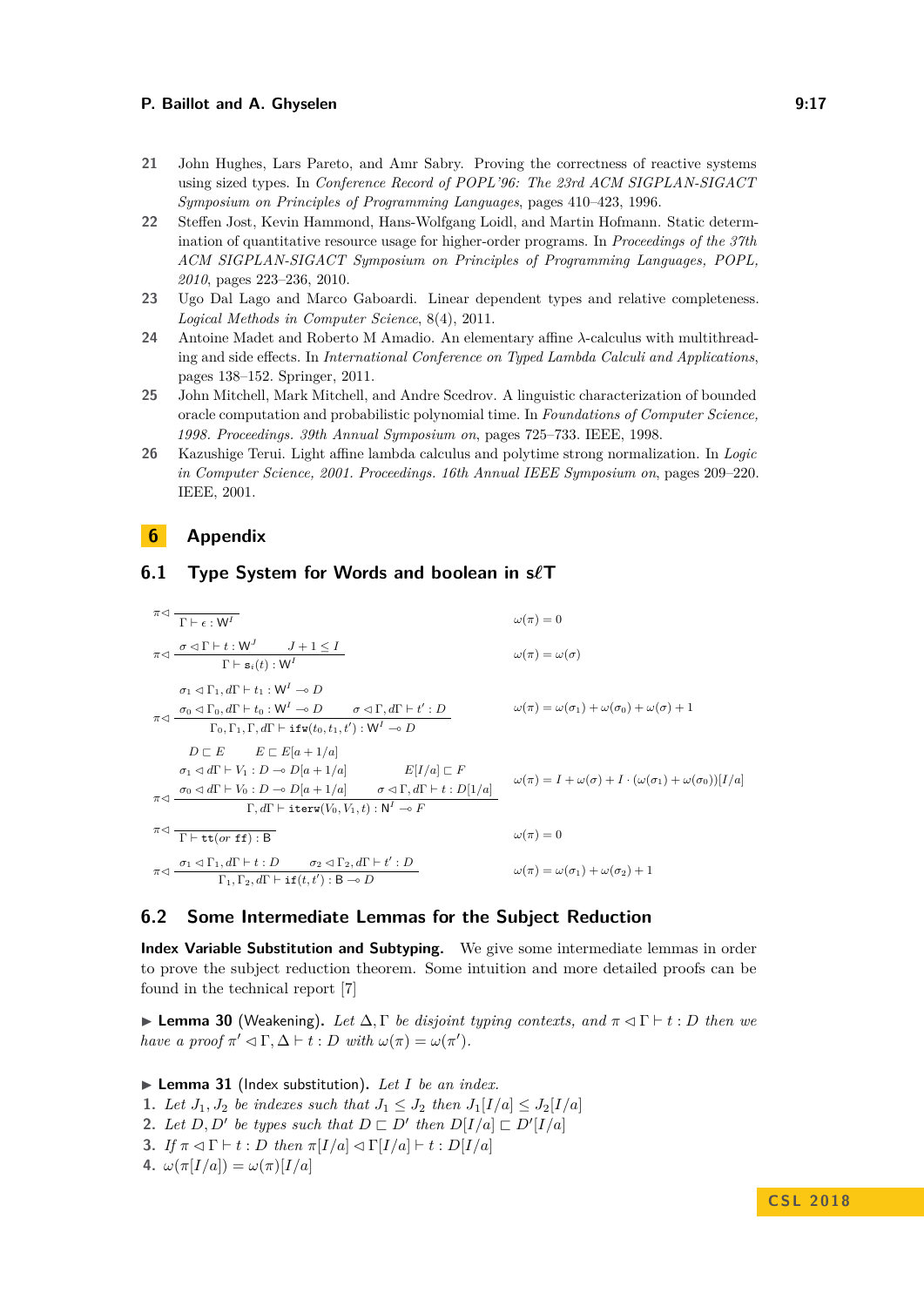#### **9:18 Combining Linear Logic and Size Types for Implicit Complexity**

- ▶ **Lemma 32** (Monotonic index substitution). *Take*  $J_1$ ,  $J_2$  *such that*  $J_1$  ≤  $J_2$ *.*
- **1.** *Let I be an index, then*  $I[J_1/a] < I[J_2/a]$ *.*
- 2. *For any proof*  $\pi$ ,  $\omega(\pi[J_1/a]) \leq \omega(\pi[J_2/a])$ .
- 3. Let E be a type. If  $E \sqsubset E[a+1/a]$  then  $E[J_1/a] \sqsubset E[J_2/a]$  and if  $E[a+1/a] \sqsubset E$  then  $E[J_2/a] \sqsubset E[J_1/a]$

<span id="page-17-1"></span>**Example 33.** If  $\pi \lhd \Gamma$ ,  $d\Gamma \vdash V : U$  then we have a proof  $\pi' \lhd d\Gamma \vdash V : U$  with  $\omega(\pi) = \omega(\pi')$ . *Moreover,*  $\omega(\pi') \leq 1$ *.* 

**Term Substitution Lemma.** In order to prove the subject reduction of the calculus, we explicit what happens during a substitution of a value in a term. There are two cases, first the substitution of variables with base types, that is to say duplicable variables, and then the substitution of variables with a non-base type for which the type system imposes linearity.

**Example 34** (Value Substitution). *If*  $\pi \lhd \Gamma_1, d\Gamma, x : D' \vdash t : D$  *and*  $\sigma \lhd \Gamma_2, d\Gamma \vdash V : D'$  *then we have a proof*  $\pi' \lhd \Gamma_1, \Gamma_2, d\Gamma \vdash t[V/x] : D$ *. Moreover, if*  $D'$  *is a base type then*  $\omega(\pi') \leq \omega(\pi)$ *. Otherwise,*  $\omega(\pi') \leq \omega(\pi) + \omega(\sigma)$ .

This is proved by induction on  $\pi$ . For the base type case, we use lemma [33](#page-17-1) to show that Γ<sup>2</sup> can be ignored, and then as *d*Γ is duplicable, the proof is rather direct. For the non-base case, in multiplicative rules such as application and *if*, the property holds by the fact that *x* only appears in one of the premises, and so  $\omega(\sigma)$  appears only once in the total weight.

## <span id="page-17-0"></span>**6.3 Examples in s***`***T**

**Reverse of a word, and mirror iterator.** We can compute the reverse of a word  $(a_0a_1 \ldots a_n)$  $\mapsto a_n \dots a_1 a_0$  with the term  $rev = \texttt{iterw}(\lambda w.\mathbf{s}_0(w), \lambda w.\mathbf{s}_1(w), \epsilon) : \mathsf{W}^I \multimap \mathsf{W}^I.$ 

Now we define  $ITERW(V_0, V_1, t) = \lambda w$ . (iterw( $V_0, V_1, t$ )(*rev w*) that is the iterator on words with the right order  $(ITERW(V_0, V_1, t) \mathbf{s}_{i_1}(\mathbf{s}_{i_2}(\ldots \mathbf{s}_{i_n}(\epsilon) \ldots)) \rightarrow^* V_{i_1}(V_{i_2}(\ldots V_{i_n}(t) \ldots)).$ The typing rule we can make for this constructor is exactly the same as the one for iterw.

**Iterator with base type argument.** We show that for integers we can construct a term  $REC(V, t)$  such that  $REC(V, t)$   $\underline{n} \rightarrow^* V$   $n-1$  (*V*  $n-2$  ( $\dots$  (*V* zero *t*) $\dots$ )).  $REC(V, t) = \lambda n.$ let  $x \otimes y = (\texttt{item}(\lambda r \otimes n'.(V n' r) \otimes \texttt{succ}(n'), t \otimes \texttt{zero}) \ n)$  in  $x$ 

We can give this constructor a typing rule close to the one for the iteration, with an additional argument in the step term of type N *a* . This constructor can also be defined for words.

**Addition for unary words.** The addition can be written in  $s\ell$ . We give a sketch of the proof tree.

$$
\frac{\mathsf{N}^{I+a} \sqsubset \mathsf{N}^{I+a}}{x:\mathsf{N}^I, y:\mathsf{N}^{I+a} \vdash y:\mathsf{N}^{I+a}} \quad I+a+1 \leq I+a+1
$$
\n
$$
\frac{x:\mathsf{N}^I, y:\mathsf{N}^{I+a} \vdash \textsf{succ}(y):\mathsf{N}^{I+a+1}}{x:\mathsf{N}^I \vdash \lambda y.\textsf{succ}(y):\mathsf{N}^{I+a} \multimap \mathsf{N}^{I+a}[a+1/a]} \dots
$$
\n
$$
\pi_{add}(I,J) \lhd \frac{x:\mathsf{N}^I \vdash \textsf{itern}(\lambda y.\textsf{succ}(y),x):\mathsf{N}^J \multimap \mathsf{N}^{I+J}}{\vdash \lambda x.\textsf{itern}(\lambda y.\textsf{succ}(y),x):\mathsf{N}^I \multimap \mathsf{N}^J \multimap \mathsf{N}^{I+J}}
$$

 $add = \lambda x.\texttt{itern}(\lambda y.\texttt{succ}(y), x), \ \pi_{add}(I, J) \lhd \cdot \vdash add : \ N^I \rightharpoonup N^J \rightharpoonup N^{I+J}.$  And the rules give us, for two integers *n* and *m*, *add*  $\underline{n}$   $\underline{m}$   $\rightarrow$  **itern**( $\lambda y$ .succ( $y$ ),  $\underline{n}$ )  $\underline{m}$   $\rightarrow$ \*  $(\lambda y.\text{succ}(y))^m$   $\underline{n} \rightarrow^* n + m$ . The weight of this term is  $\omega_{add}(I, J) = 1 + J + 1 + J \cdot (1+1)[J/a] =$  $3J + 2$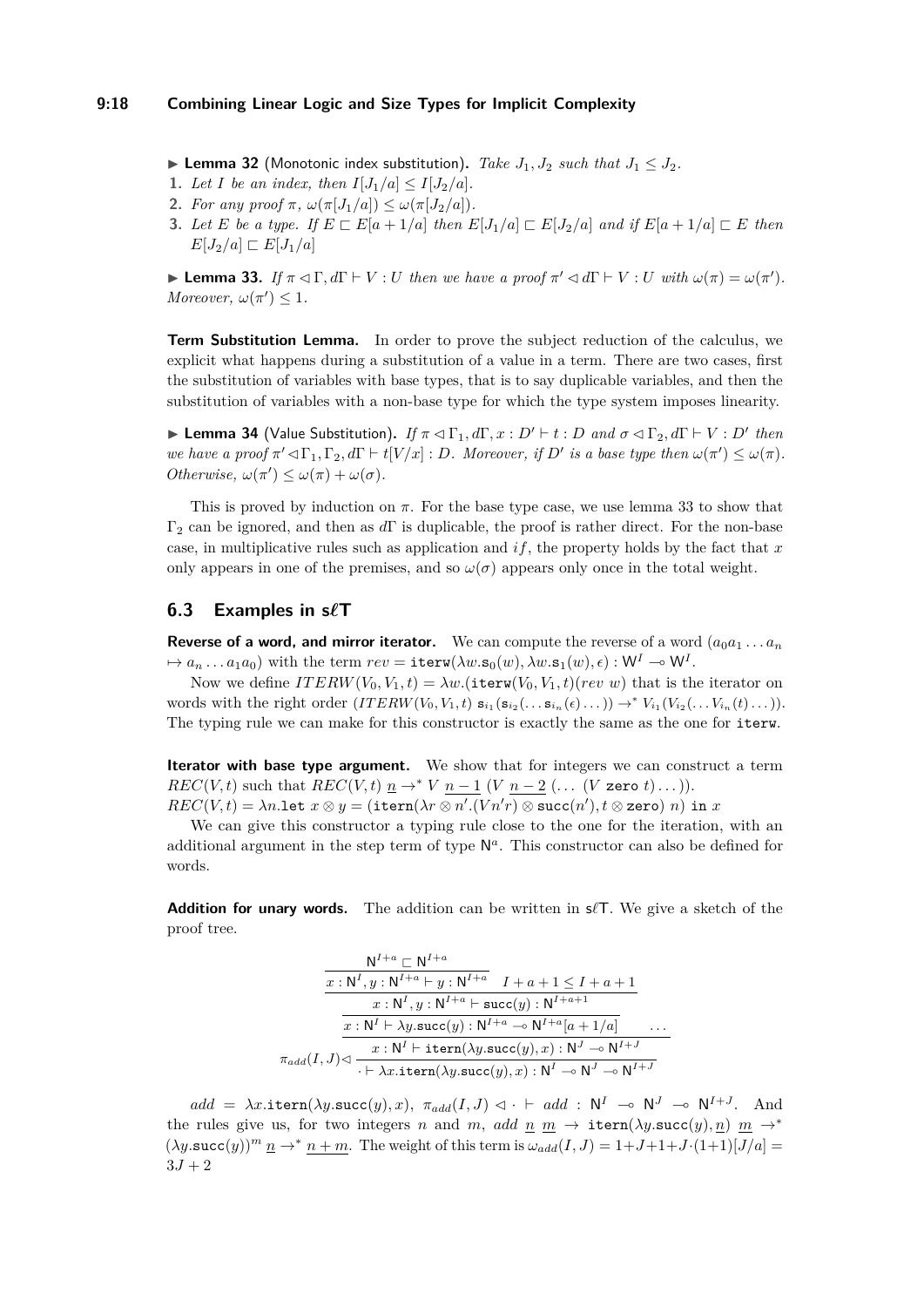#### **P. Baillot and A. Ghyselen 6:20 and 7:20 and 7:20 and 7:30 and 7:30 and 7:30 and 7:30 and 7:30 and 7:30 and 7:30 and 7:30 and 7:30 and 7:30 and 7:30 and 7:30 and 7:30 and 7:30 and 7:30 and 7:30 and 7:30 and 7:30 and 7:30**

**Addition on binary integers.** Now, we define some terms working on integers written in binary, with type  $W^I$ . First, we define an addition on binary integers in  $s\ell\mathsf{T}$  with a control on the number of bits. More precisely, we give a term  $Cadd : N^I \to W^{J_1} \to W^{J_2} \to W^I$  such that *Cadd n w*<sub>1</sub> *w*<sub>2</sub> outputs the least significant *n* bits of the sum  $w_1 + w_2$ . For example, *Cadd* 3 101 110 = 011, and *Cadd* 5 101 110 = 01011. This will usually be used with a *n* greater than the expected number of bits, the idea being that those extra 0 can be useful for some other programs. The term follows the usual idea for addition: the result is computed bit by bit, and we keep track of the carry. For simplification, we do not give an explicit term but we show that we have to use conditionals and work on each cases one by one.  $Cadd = \lambda n, w_1, w_2$ . let  $c' \otimes r' \otimes w_1' \otimes w_2' = \texttt{item}(\lambda c \otimes r \otimes w \otimes w'$ . match  $c, w, w'$  with  $(\texttt{ff}, \epsilon, \epsilon) \mapsto \texttt{ff} \otimes \mathbf{s}_0(r) \otimes \epsilon \otimes \epsilon | \ldots | (\texttt{tt}, \mathbf{s}_1(v), \mathbf{s}_1(v')) \mapsto \texttt{tt} \otimes \mathbf{s}_1(r) \otimes v \otimes v', \texttt{ff} \otimes \epsilon \otimes (rev \; w_1) \otimes$ (*rev w*2)) *n* in *r*.

For the typing of this term, we use in the iteration the type  $B \otimes W^a \otimes W^{J_1} \otimes W^{J_2}$ , with *c* representing the carry,  $r$  the current result, and  $w, w'$  the binary integers that we read from right to left.

**Unary integers to binary integers.** We define a term  $Cunaryto binary : N^I \to N^J \to W^I$ such that on the input  $n, n'$ , this term computes the least  $n$  significant bit of the representation of *n'* in binary : *Cunarytobinary* =  $\lambda n$ .itern( $\lambda w$ .*Cadd n w* ( $\mathbf{s}_1(\epsilon)$ ), *Cadd n*  $\epsilon \epsilon$ )

**Binary integers to unary integers.** We would like a way to compute the unary integer for a given binary integer. However, this function is exponential in the size of its input, so it is impossible to write such a function in  $s/\mathcal{T}$ . Nevertheless, given an additional information bounding the size of this unary word, we can give a term  $Chinarytounary : N^I \to N^J \to N^I$ such that on an input  $n, w$  this term computes the minimum between  $n$  and the unary representation of *w*. First we describe a term  $min : N^I \to N^J \to N^I$ .  $min = \lambda n, n'.$  Let  $r_0 \otimes$  $n_0 = (\texttt{itern}(\lambda r_1 \otimes n_1.\texttt{ifn}(\lambda p.\texttt{succ}(r_1) \otimes p, r_1 \otimes \texttt{zero}) \,\, n_1, \texttt{zero} \otimes n') \,\, n) \,$  in  $r_0$ 

In order to type this term, we use in the iteration the type  $\mathsf{N}^a \otimes \mathsf{N}^J$ . Remark that this term allows us to erase the index *J*. Now that we have this term, we can define the following  $\text{term } \textit{Cbinary}$ *tounary* =  $\lambda n$ .iterw $(\lambda n'.min \ n \ (mult \ n' \ 2), \lambda n'.min \ n \ \text{succ}(mult \ n' \ 2),$ zero)

**Some examples on words.** We can define a term that gives the  $n^{th}$  bit (from right) of a binary word as a boolean :

 $n^{th} = \lambda w, n.\texttt{ifw}(\lambda w'.\texttt{ff}, \lambda w'.\texttt{tf}, \texttt{ff})\ ((\texttt{item}(pred, rev\; w))\; n) : \mathsf{W}^I \multimap \mathsf{N}^I \multimap \mathsf{B}, \text{ with}$  $pred : W^I \rightarrow W^I = \textbf{ifw}(\lambda w.w, \lambda w.w, \epsilon).$ 

We can also define a term of type  $\mathsf{W}^I \multimap \mathsf{W}^I \otimes \mathsf{W}^I$  that separates a word  $w = w_0 a w_1$  in  $w_0 \otimes w_1$  such that  $w_1$  does not contain any *a*.

 $Extract_a=\lambda w.\texttt{let } b' \otimes w'_0 \otimes w'_1 = ITERW(V_0,V_1,V_{\#},V_|,V_{\epsilon}) \text{ w in } w'_0 \otimes w'_1$ with  $V_a = \lambda b \otimes w_0 \otimes w_1 \cdot \text{if}(\text{tt} \otimes s_a(w_0) \otimes w_1, \text{tt} \otimes w_0 \otimes w_1)$  *b*  $\forall c \neq a, V_c = \lambda b \otimes w_0 \otimes w_1 \cdot \text{if}(\text{tt} \otimes s_c(w_0) \otimes w_1, \text{ff} \otimes w_0 \otimes s_c(w_1))$  *b*  $V_{\epsilon} = f f \otimes \epsilon \otimes \epsilon$ 

For the intuition on this term, the boolean  $b'$  used in the iteration is a boolean that indicates if we have already read the letter "a" previously.

**States.** A state is a tensor of boolean for which we can have a match case. More precisely, for  $n \in \mathbb{N}^*$ , we define by induction the type  $B^n = B \otimes B^{n-1}$  with  $B^1 = B$ . B<sup>n</sup> describes states of size *n*. In the following, we will ignore the term for the associativity of the tensor.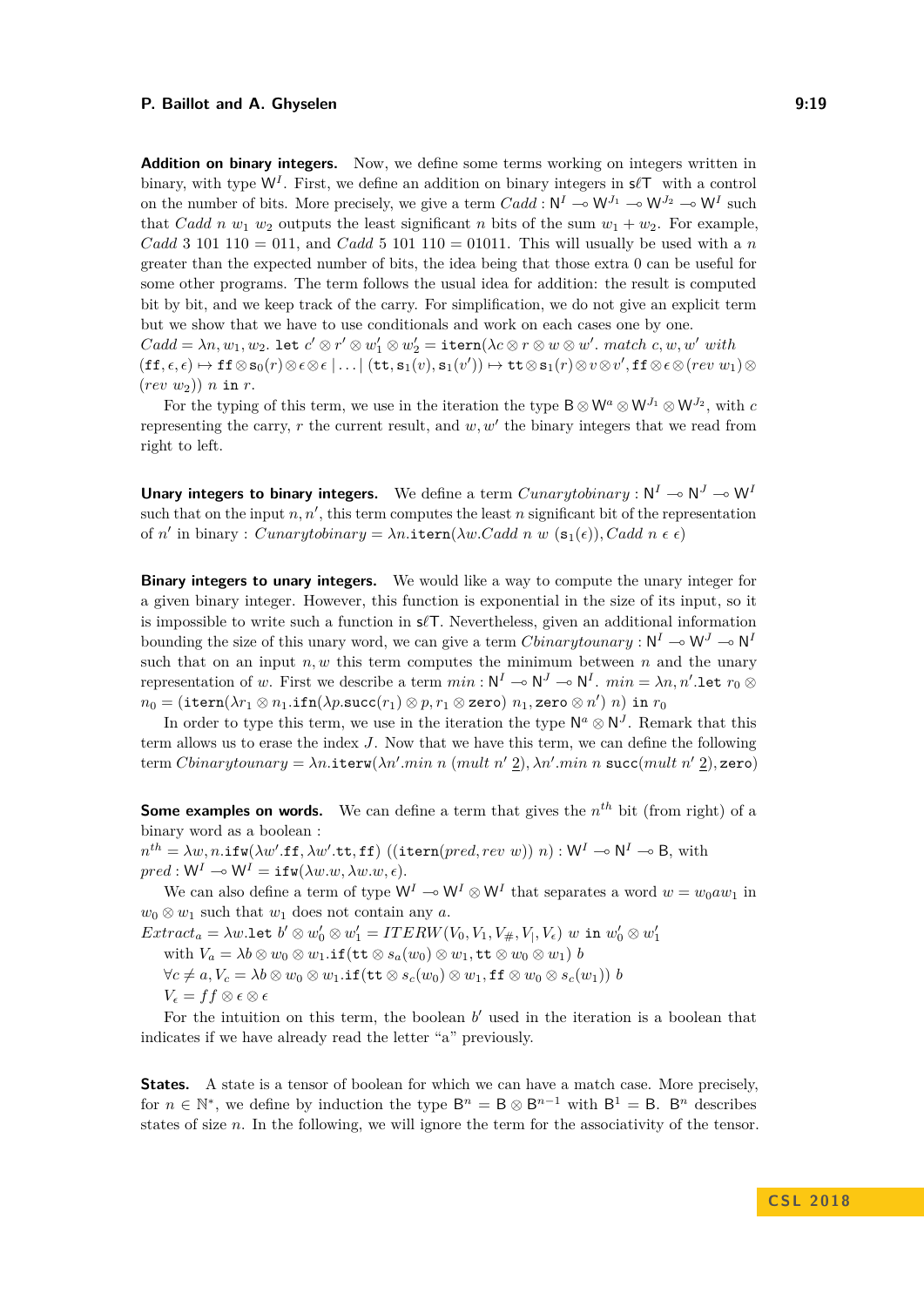### **9:20 Combining Linear Logic and Size Types for Implicit Complexity**

In order to precise the decomposition, we will note let  $x_D \otimes y_{D'} = t$  in  $t'$  to explicit the decomposition when it is ambiguous.

There are  $2^n$  base states of size *n*, given by the  $2^n$  possibilities of associating *n* times tt or **ff.** Moreover, there is a constructor to do a match-case on those states,  $case_n(t_0, \ldots, t_{1^n})$ . We will consider in order to simplify the notations that those indexes are the integers from 0 to  $2<sup>n</sup> - 1$  written in binary, with 1 referring to **tt**. We define it by induction, and give the typing.

For  $n = 1$ ,  $case_1(t_0, t_1) = if(t_1, t_0)$  and for  $n \ge 0$ :

 $case_{n+1}(t_{0^{n+1}},\ldots,t_{1^{n+1}}) = \lambda s.\mathtt{let}\ s'_{\mathsf{B}^n}\otimes x_\mathsf{B} = s\ \mathtt{in}\ case_n(t'_{0^n},\ldots,t'_{1^n})\ s' \ \mathtt{with, for\ all\ boolean}$ word *i*,  $t'_{i} = \text{if}(t_{i1}, t_{i0})$  *x*.

With this definition, by noting  $i = b_1 \cdots b_n$  the state and the boolean word, we have  $case_n(t_{0^n},...,t_{1^n})$   $(b_1 \cdots b_n) \rightarrow^* case_{n-1}(t_{0^{n-1}b_n},...t_{1^{n-1}b_n})$   $(b_1 \cdots b_{n-1}) \rightarrow^* t_n$ 

Moreover, we can deduce this rule:

$$
\frac{\forall i, 0 \leq i \leq 2^{n} - 1, \Gamma_{i}, d\Gamma \vdash t_{i} : D}{\Gamma_{0}, \dots, \Gamma_{2^{n}-1}, d\Gamma \vdash case_{n}(t_{0}, \dots, t_{2^{n}-1}) : \mathsf{B}^{n} \multimap D}
$$

## <span id="page-19-0"></span>**6.4 Adding Polynomial Time Functions in EAL**

Here we explain very informally how we can add polynomial time functions in the calculus defined in [\[24\]](#page-16-2), keeping the same kind of proof relying on the measure.

Suppose given a function *f* from integers to integers. We define a new constructor *f* in the classical EAL-calculus, and a new reduction rule  $f \, n \to f(n)$ , saying that *f* applied to the encoding of the integer  $n$  is reduced to the encoding of the integer  $f(n)$ . We add a cost to this reduction, depending on the integer *n*, that we call  $C_f(n)$ . We give a typing rule for this constructor,  $f$  has type  $\mathsf{N} \to \mathsf{N}$ .

If this function  $f$  is a polynomial time computable function, we can bound the cost function  $C_f(n)$  by a polynomial function  $(n+2)^d$  for a certain *d*, and we can also bound the size of  $f(n)$  by the cost, and so  $f(n) \leq (n+2)^d$ . Now if we look at the reduction rule, if we call  $\mu(f)$  the measure for *f*, we go from  $\mu(f) + (1, n + 1)$  to  $(0, (n + 2)^d)$ , if we want to take in consideration the cost, we can add it in the measure, and suppose that in the right part of the reduction we have the measure  $(0, 2(n+2)^d)$ . Now, see that if  $\mu(f) = (d, 1)$ , this reduction follows the relation  $R$  defined in section [3,](#page-6-0) and with that we can deduce that this construction works with the measure.

## <span id="page-19-1"></span>**6.5 Type System for Words and Boolean in sEAL**

$$
\pi \triangleleft \frac{\sigma \triangleleft \Gamma | \triangle + M : W}{\Gamma | \triangle + s_i(M) : W} \qquad \mu_n(\pi) = 1_1
$$
\n
$$
\pi \triangleleft \frac{\sigma \triangleleft \Gamma | \triangle + M : W}{\Gamma | \triangle + s_i(M) : W} \qquad \mu_n(\pi) = \mu_n(\sigma) + 1_1
$$
\n
$$
\sigma_1 \triangleleft \Gamma_1 | \triangle + M_1 : W \multimap T \qquad \sigma \triangleleft \Gamma | \triangle + M' : T \qquad \mu_n(\pi) = \mu_n(\sigma_0) + \mu_n(\sigma_1) + \mu_n(\sigma) + 1_0
$$
\n
$$
\tau \triangleleft \frac{\sigma_0 \triangleleft \Gamma_0 | \triangle + M_0 : W \multimap T}{\Gamma_0, \Gamma_1, \Gamma | \triangle + \text{ifw}(M_0, M_1, M') : W \multimap T} \qquad \mu_n(\pi) = \mu_n(\sigma_0) + \mu_n(\sigma_1) + \mu_n(\sigma) + 1_0
$$
\n
$$
\tau \triangleleft \frac{\sigma_0 \triangleleft \Gamma_0 | \triangle + M_0 : !(T \multimap T) \qquad \sigma \triangleleft \Gamma | \triangle + M : !T}{\Gamma_0, \Gamma_1, \Gamma | \triangle + \text{iter}_{W}^{1}(M_0, M_1, M) : W \multimap !T} \qquad \mu_n(\pi) = \mu_n(\sigma_0) + \mu_n(\sigma_1) + \mu_n(\sigma) + 1_0
$$
\n
$$
\tau \triangleleft \frac{\sigma \triangleleft \Gamma | \triangle + M : T \qquad \tau \triangleleft \Gamma' | \triangle + M' : T}{\Gamma | \triangle + \text{tf}(M, M') : B \multimap T} \qquad \mu_n(\pi) = \mu_n(\sigma) + \mu_n(\tau) + 1_0
$$